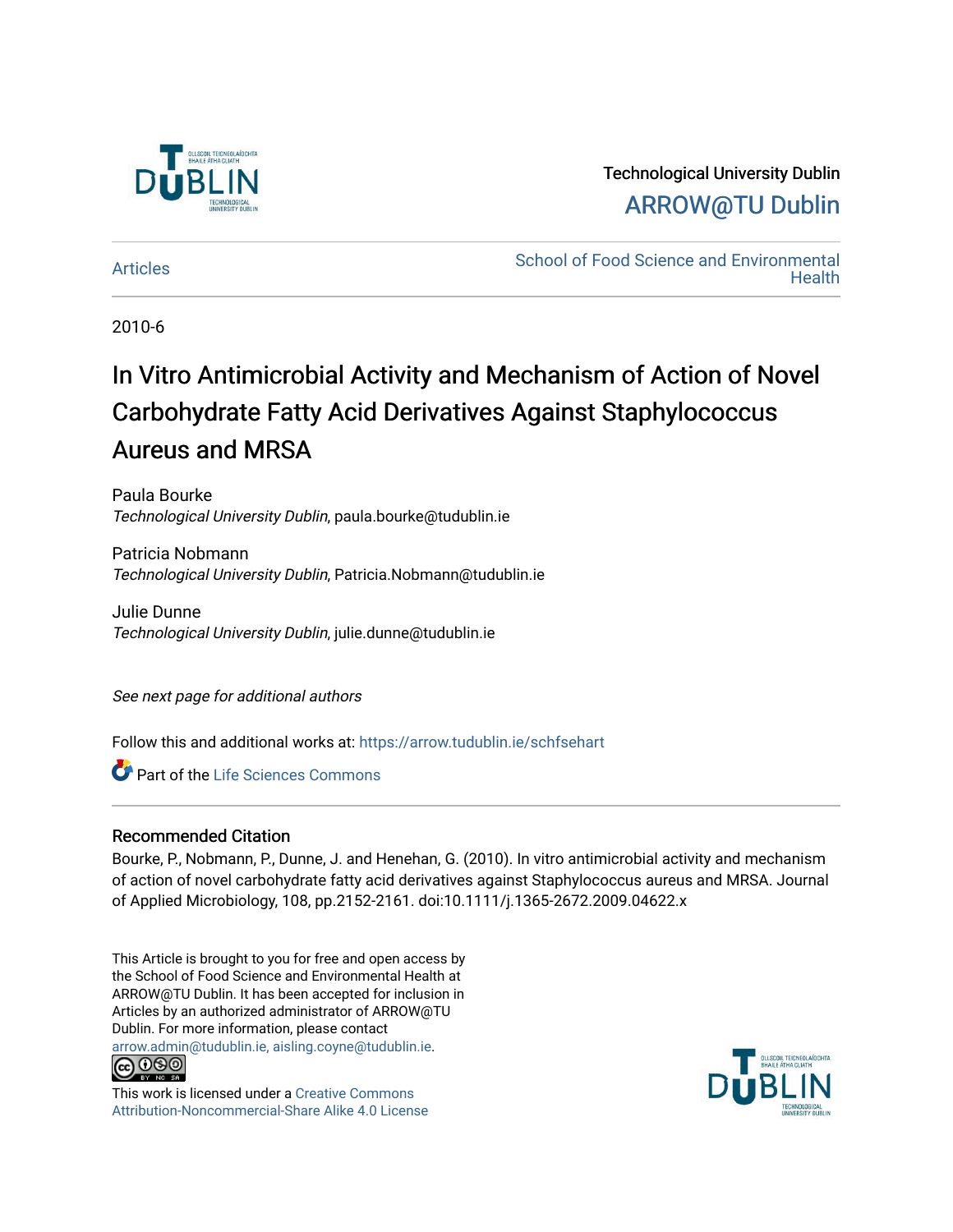### Authors

Paula Bourke, Patricia Nobmann, Julie Dunne, and Gary Henehan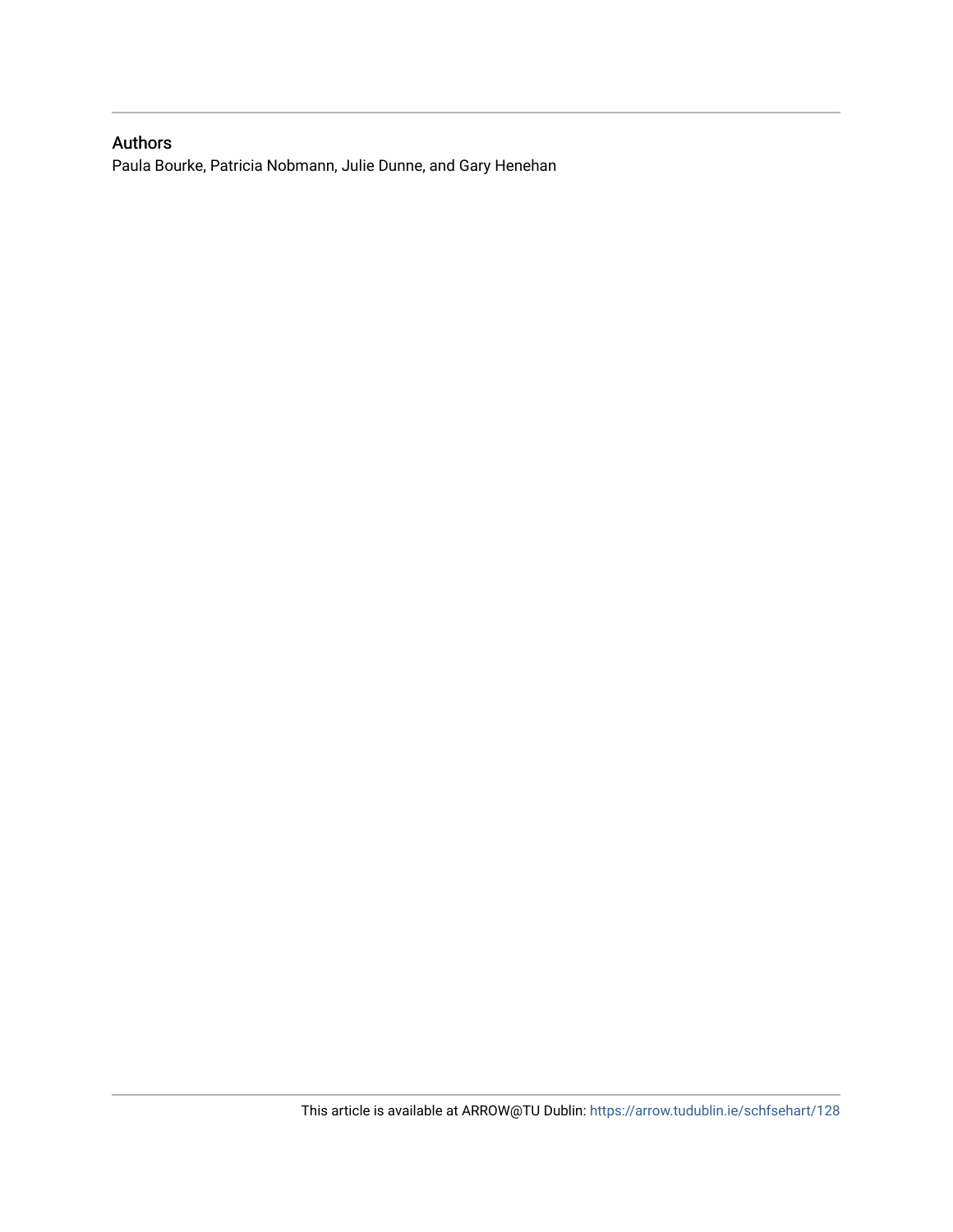# *In vitro* **antimicrobial activity and mechanism of action of novel carbohydrate fatty acid derivatives against** *Staphylococcus aureus* **and MRSA**

Patricia Nobmann, Paula Bourke\*, Julie Dunne and Gary Henehan

School of Food Science and Environmental Health, Dublin Institute of Technology,

Cathal Brugha Street, Dublin 1, Ireland

\* Corresponding author. Tel: +353-1-4027594; Fax: +353-1-4024495; E-mail: paula.bourke@dit.ie

**Running Title: Mechanism of Action of Novel Carbohydrate Fatty Acid Derivatives**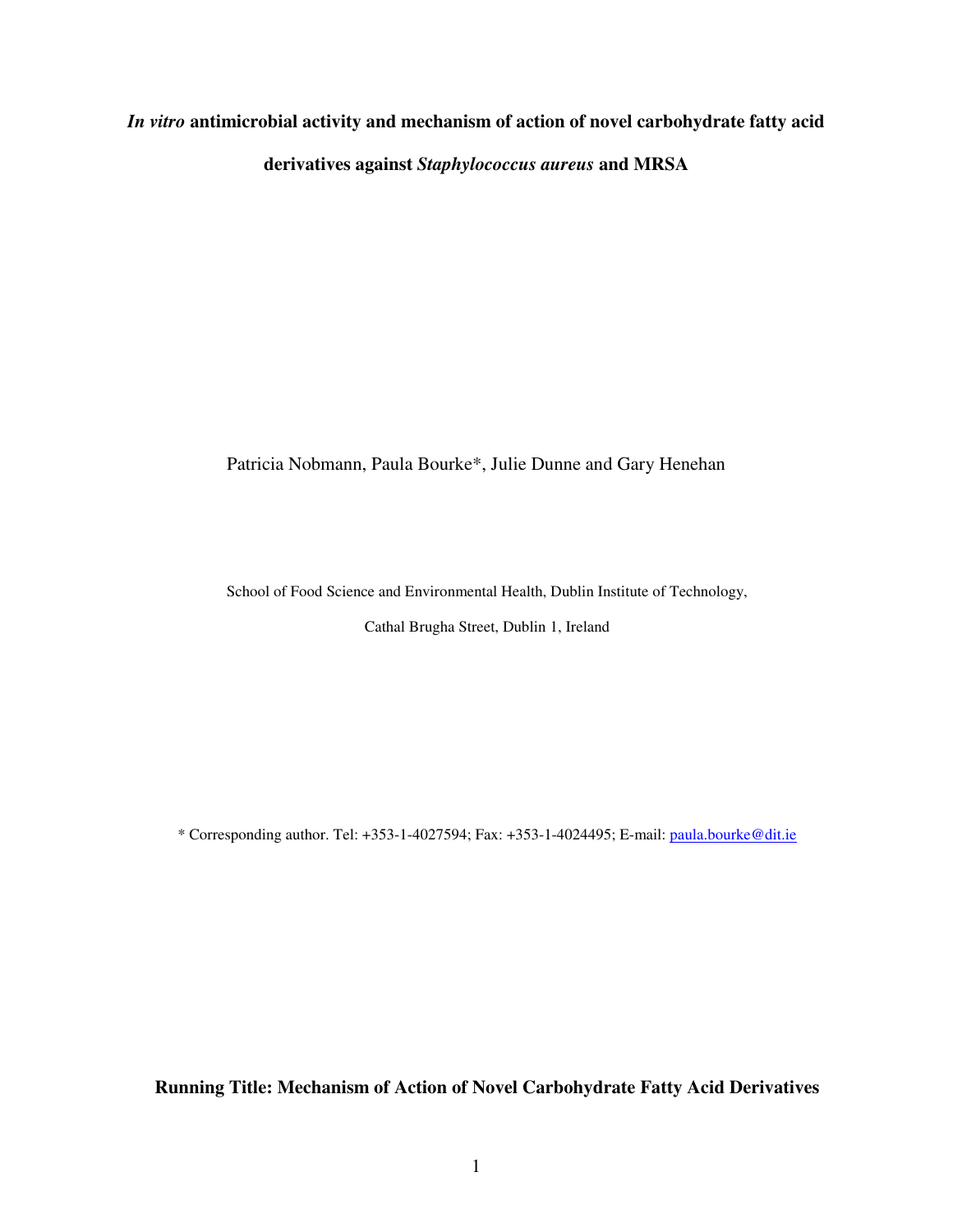#### **ABSTRACT**

**Aims:** This study investigates the antimicrobial activity and mode of action of novel carbohydrate fatty acid (CFA) derivatives against *Staphylococcus aureus* and methicillin-resistant *Staph. aureus* (MRSA).

**Methods and Results:** Minimum inhibitory concentrations (MIC) and the effect of CFA derivatives on lag phase were determined using a broth microdilution method. Lauric acid carbohydrate esters and corresponding ether analogs showed the greatest antimicrobial activity with MIC values between 0.04 to 0.16mmol  $I<sup>-1</sup>$ . Leakage studies at 260nm following exposure to CFA derivatives at 4X MIC showed a significant increase in membrane permeability for all compounds, after *ca.* 15 minutes exposure except for the lauric beta ether CFA derivative. Further assessment using both BacLight and luminescence ATP assays, confirmed that an increase in membrane permeability and reduced metabolic activity was associated with CFA treatment.

**Conclusions:** All strains were significantly inhibited by the novel compounds studied and efficacy was related to specific structural features. Cell-membrane permeabilization was associated with CFA treatment and may account for at least a component of the mode of action of these compounds.

**Significance and Impact of Study:** This study reports the antimicrobial action of CFA compounds against a range of *Staph. aureus* and MRSA strains, and provides insights into their mode of action.

**Keywords**: *S. aureus;* MRSA; Carbohydrate fatty acid derivatives; Monolaurin; Antimicrobial activity; Mode of action; Membrane damage

2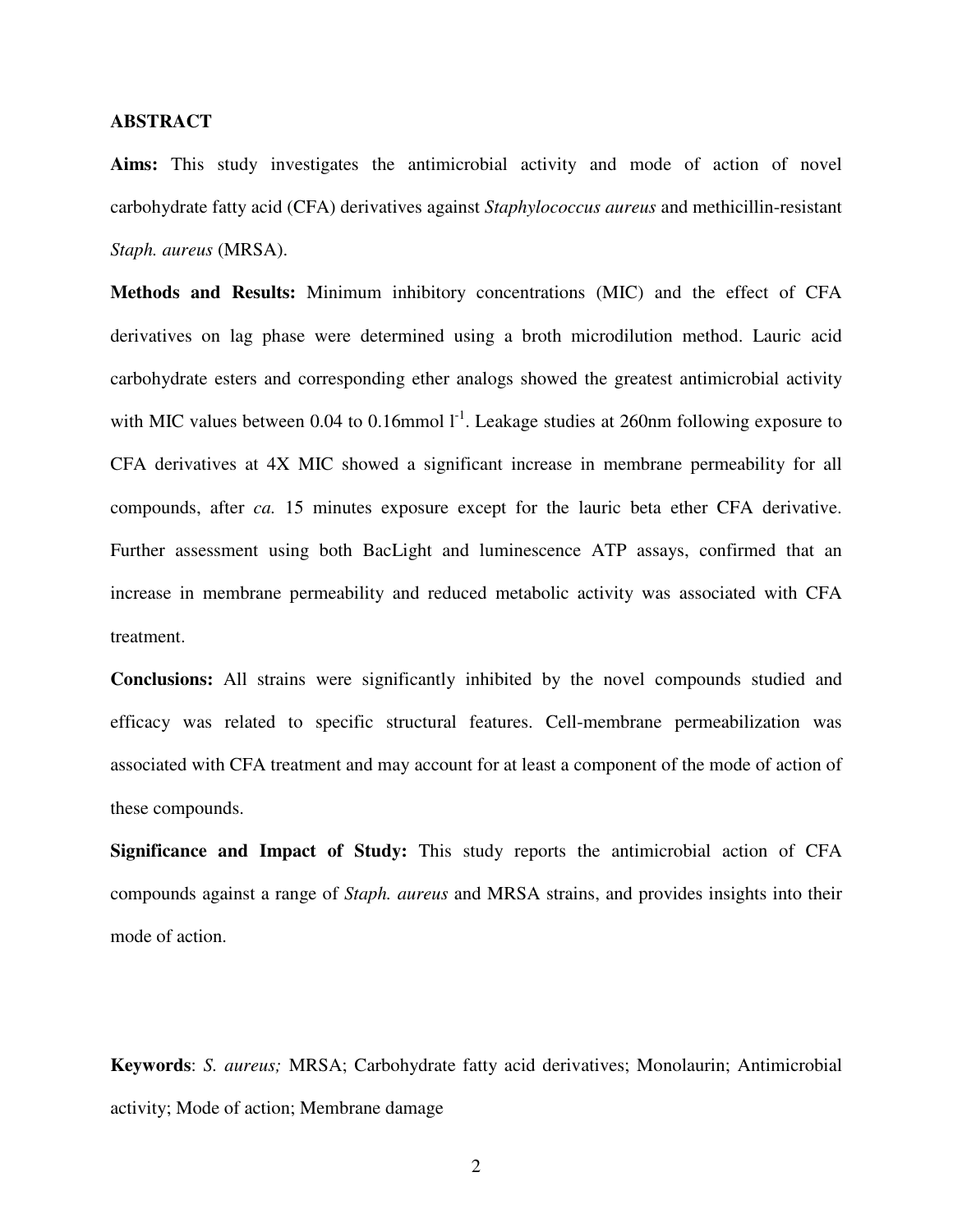#### **1. INTRODUCTION**

*Staphylococcus aureus* is an important human pathogen that can grow in inappropriately stored food causing a wide variety of diseases in humans either through toxin production or invasion. *Staph. aureus* may occur as a commensal on human skin; it can also be present in the anterior nares, with a mean carriage rate of 37.2% in the general population (Kluytmans *et al*., 1997). *Staph. aureus* is also one of the most common causes of bloodstream infection (or bacteremia) (Petti and Fowler, 2003).

MRSA and antibiotic resistance is a global concern. *Staph. aureus* becomes methicillin resistant by the acquisition of the *mecA* gene which encodes a penicillin binding protein (PBP2a) with a low affinity for β-lactams, usually carried on a larger piece of DNA called a staphylococcal cassette chromosome *SCCmec* (Hartman and Tomasz, 1986). Infections caused by methicillin-resistant *Staph. aureus* (MRSA) are increasing in both hospital and community settings (Chopra, 2003). In Ireland there were 1,394 reports of *Staph. aureus* bacteraemia in 2007, of which 537 (38.5%) were MRSA (HPSC, 2007). Consequently, there has been considerable interest in discovering and developing new antistaphylococcal agents for potential therapeutic application (Chopra, 2003).

Carbohydrate fatty acid esters are biodegradable, non-toxic compounds currently being used as non-ionic surfactants in the food and health care industries. The antibacterial activity of fatty acid carbohydrate derivatives is increasingly of interest. Many authors have shown that these compounds are active against a range of pathogens (Monk *et al.*, 1996; Yang *et al.*, 2003; Devulapalle *et al.*, 2004; Ferrer *et al.*, 2005; Habulin *et al.*, 2008).

Unlike antibiotics, fatty acids and their derivatives have diverse modes of action that appear to be non-specific and development of resistance to these compounds has not been reported (Kabara and Marshall, 2005). Kitahara *et al.*, (2006) proposed lauric acid as a potential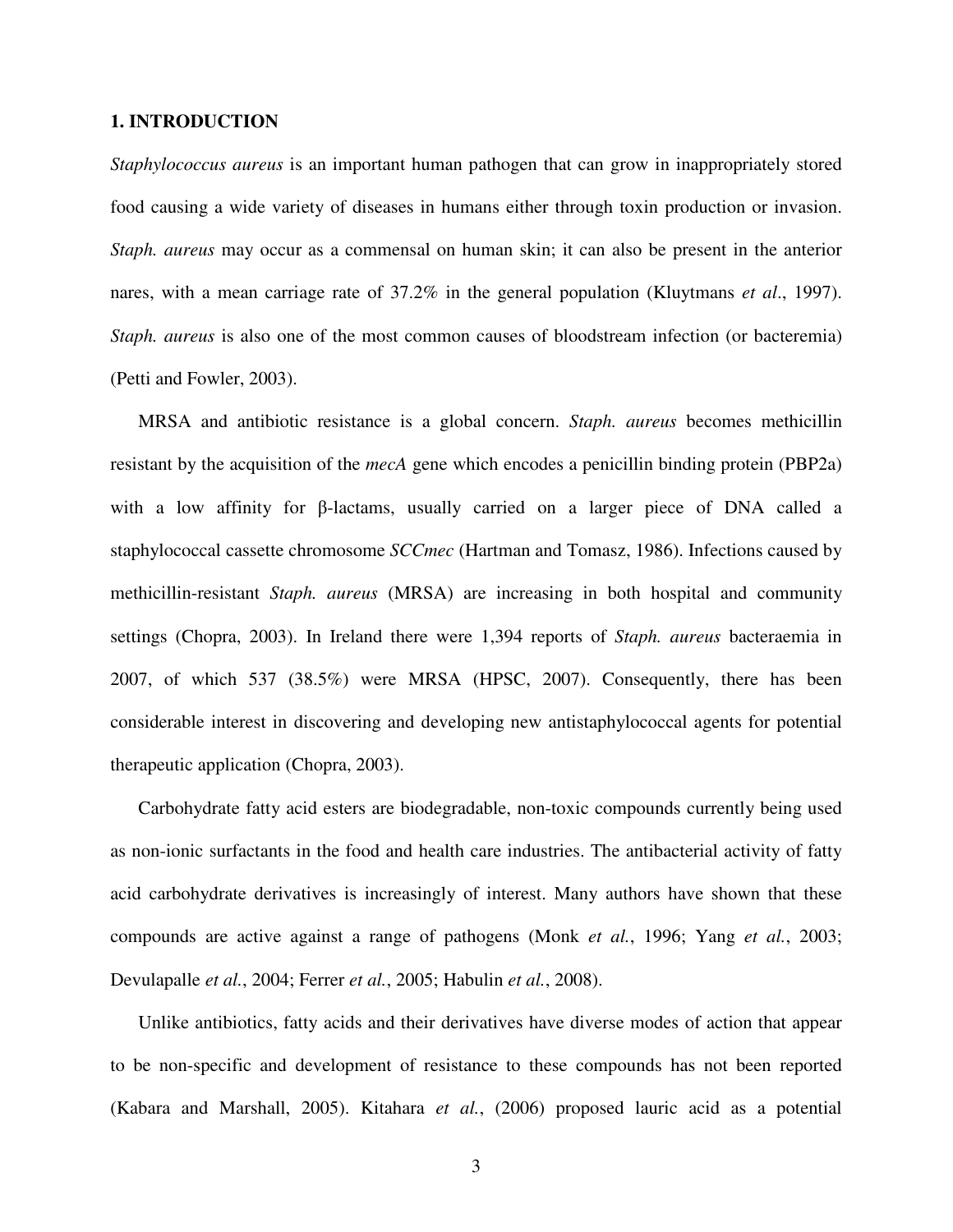antimicrobial material, suitable for external application, which could be combined with other antimicrobial agents. For example, Ved *et al.* (1990) demonstrated that monolaurin (ML), the glycerol monoester of lauric acid, acted synergistically with penicillin G at concentrations below its minimum micelle concentration. Kitahara *et al*., 2006, found that a lauric acid and gentamicin combination showed synergistic activity against MRSA.

The exact mode of action of CFAs on bacteria is unknown. However, it has been proposed, and is widely believed, that the cell membrane is the principal site of action of fatty acids and their esters (Kabara, 1993). Wang and Johnson (1992) found that monolaurin, a compound closely related to CFA esters, produced marked morphological changes in *L. monocytogenes* cells. While Bergsson *et al*. (2001) demonstrated that *Staph. aureus* was killed by fatty acids and derivatives, especially monocaprin, through disintegration of the cell membrane. The mechanism of the induction of autolysis by these types of compounds, remains to be elucidated, although it is suggested that they may disorganize the membrane structure and trigger an, as of yet unidentified, autolysin control system, possibly located in and/or on the cell membrane (Tsuchido, *et al*., 1993).

It has also been suggested that ML may affect the respiratory activity of cells by the inhibition of enzymes involved in oxygen uptake and/or inhibit the transport of amino acids into cells (Galbraith and Miller, 1973). Other researchers have reported that monolaurin at sub-MIC concentrations inhibited production of β-lactamases, toxic shock syndrome toxin 1 and other exoproteins in *Staph. aureus* at the level of transcription by interfering with signal transduction (Schlievert *et al*.,1992; Projan *et al*., 1994). Interference with signal transduction has been shown in other genera, for example, monolaurin suppressed growth of vancomycin- resistant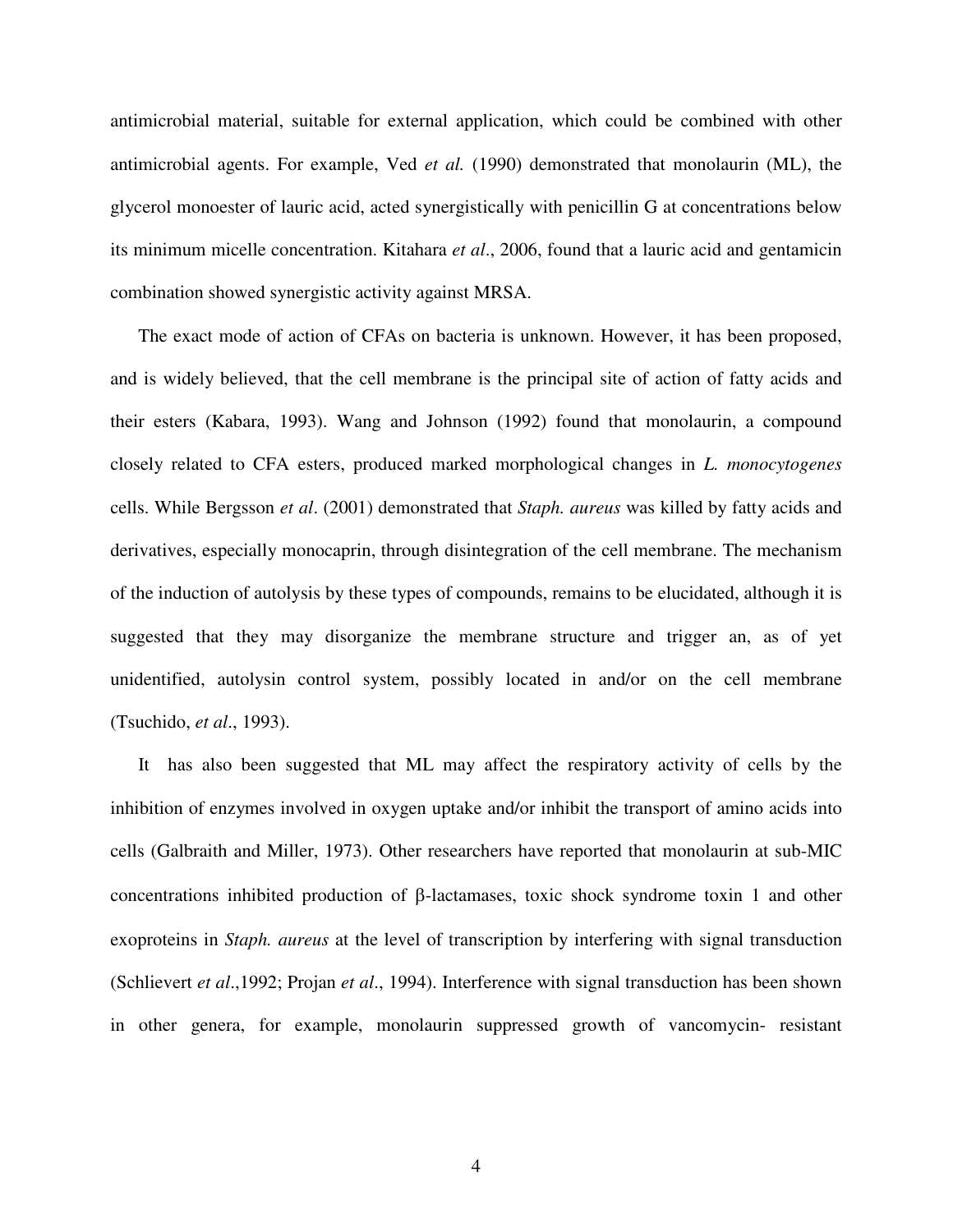*Enterococcus faecalis* in the presence of vancomycin and blocked the induction of vancomycin resistance (Ruzin and Novick, 1998).

A detailed study by Ruzin and Novick (2000) showed that ML inhibited the production of exoenzymes and virulence factors in *Staph. aureus* at concentrations that did not inhibit bacterial growth. Moreover, they were able to show rapid hydrolysis of ML with liberation of lauric acid (*t*1/2 of ~5 min) in the presence of *Staph. aureus* cells. These findings led them to suggest that the prolonged inhibitory effects associated with ML might be due to liberation of lauric acid by hydrolases present in the cell preparation. They were not, however, able to rule out the possibility that ML itself might have some inhibitory action prior to its hydrolysis. These findings raise important questions for fatty acid derivatives of carbohydrates. It is not clear, for example, whether fatty acid esters of carbohydrates are similarly hydrolysed or whether their mode of action might depend on such hydrolysis.

Previous studies in this laboratory, using *Listeria* strains, showed that an ether analog of a CFA retained higher or similar antimicrobial activity to the ester derivative, indicating that the release of a free fatty acid was not an absolute requirement for antimicrobial activity (Nobmann *et al.*, 2009). The analysis of both ester and ether fatty acid derivatives of the same carbohydrate, as well as both alpha and beta configurations of the carbohydrate moiety, suggested that the carbohydrate moiety might also be involved in the antimicrobial activity of fatty acid derivatives (Nobmann *et al*., 2009).

The current study assessed the antimicrobial efficacy of these novel carbohydrate fatty acid derivatives against a range of *Staph. aureus* strains, as well as further investigating the mechanisms of action of the range of compounds to assess relationships between the defined structural differences and the mode of action. Antimicrobial efficacy was evaluated by comparison of MIC and effects on cell lag time, while more detailed studies on how the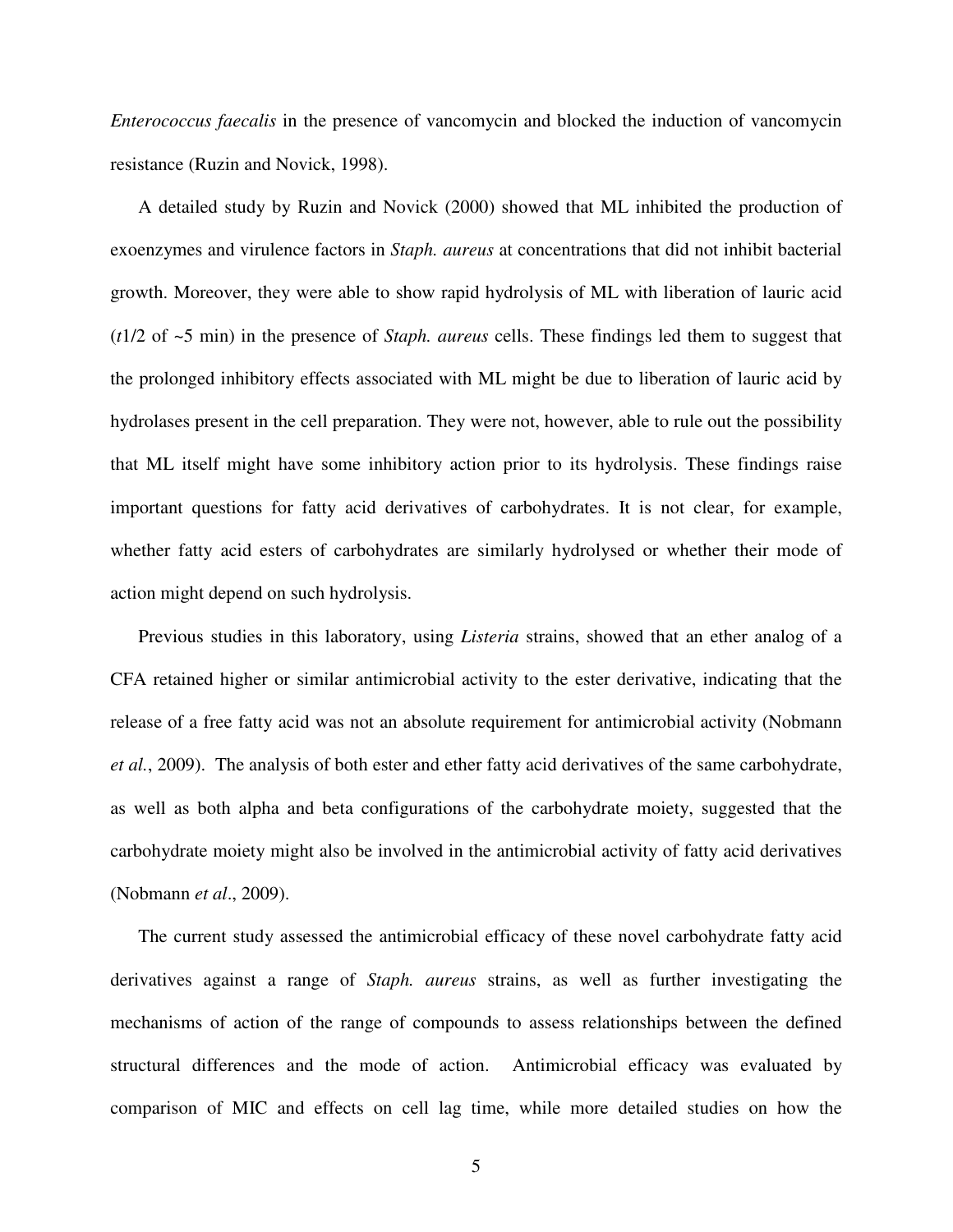compounds might work included membrane permeability studies monitoring absorbance at 260nm, BacLight live/dead assay and cell viability using BacTiter Glo assay.

#### **2. MATERIALS AND METHODS**

#### **2.1 Bacteria and culture conditions**

Bacterial strains used in this study are listed in Table 1. Stock cultures were maintained in tryptic soy broth (TSB, Scharlau Chemie, Spain) supplemented with 20% glycerol at -70°C. For use in experiments, working cultures were grown routinely by subculturing a loop full of stock culture into TSB tubes and incubating at 35°C for 18 h.

#### **2.2 Test compounds**

Lauric acid (LA), caprylic acid (CA), and their corresponding monoglycerides, monolaurin (ML) and monocaprylin (MC) (Sigma-Aldrich ~99% purity), were used as standards for comparison against the CFA derivatives. Nisin, from *Lactococcus lactis* 2.5% (≥1.000.000 per IU/g), was purchased from Sigma, and was used as a positive control compound for membrane disruption studies. Carbohydrate fatty acid derivatives used in this study (Figure 1) were synthesized according to Smith *et al.*, 2008. Stock solutions  $(100 \text{ mmol } l^{-1})$  of test compounds (CFA derivatives and standards) were prepared in sterile hydroalcoholic diluent (ethanol-distilled water, 1:1) and stored at -20°C. Stock solutions were diluted in TSB or phosphate-buffered saline solution (PBS; pH 7.4, Sigma) to obtain working concentrations.

#### **2.3 Minimal inhibitory concentration (MIC)**

MICs were determined using a broth microdilution assay as previously described (Nobmann *et al.*, 2009). Briefly, serial dilutions of each compound were prepared in sterile TSB to a final volume of 100µl in 96-well microtiter plates (Sarstedt Ltd.). Each well was inoculated with 100µl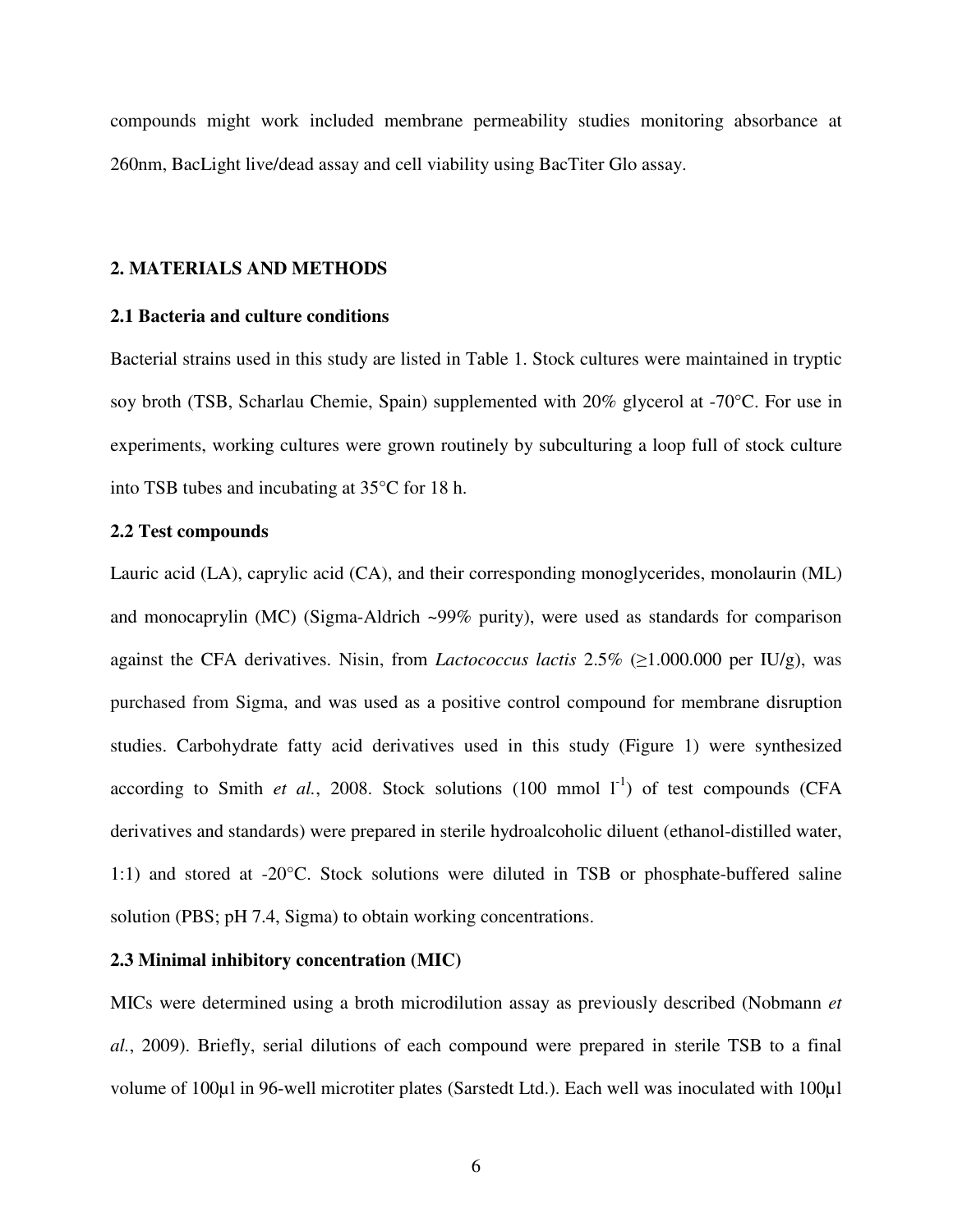of the test organism in TSB to a final concentration of approximately  $1x10^6$  cfu ml<sup>-1</sup>. The MIC was taken as the lowest concentration of test compound at which growth was inhibited after 24 h of incubation at 35°C. Controls included: a) uninoculated media without test compound to assess changes in the media; b) uninoculated media containing the test compound to assess background noise; c) inoculated media without test compound to evaluate the microbial growth under optimal conditions; d) inoculated media without test compound but containing corresponding amount of ethanol to account for a possible antagonist or synergistic activity of the alcohol used in the preparation of the test compound.

#### **2.4 Increase in Lag time (**∆λ**)**

The increase in Lag time was calculated using data from absorbance based broth microdilution assays using Gen5<sup>TM</sup> software. The  $\Delta\lambda$  was defined as the time required for the culture with test compound to record an increase in  $OD_{600}$  of 0.10 minus the time that the culture without compound, took to reach the same increase in  $OD_{600}$ .

#### **2.5 Effect of antimicrobial compounds on the cell membrane**

For the mode of action studies, the laurate glucopyranoside derivatives (compound **1** to **4**) were selected. These are a closely related group of compounds which differ by a single structural variable, and were evaluated in order to asses relationships between structural differences *e.g.* glycoconjugate linkage and anomeric configuration and antimicrobial efficacy.

#### **2.5.1 Leakage of 260-nm-absorbing material**

Bacterial strains were cultured in TSB and incubated at 35°C for 18 h. After incubation, bacteria were harvested by centrifugation at 10,000 *g* for 10 min at 4<sup>o</sup>C, the supernatant was discarded and the cells were washed twice with PBS; pH 7.4. Suspensions were adjusted to achieve a bacterial concentration of approximately  $10^9$  cfu ml<sup>-1</sup>. The CFA derivatives were added to bacterial suspensions at 4X MIC. Suspensions were incubated in a water bath at 35°C. Samples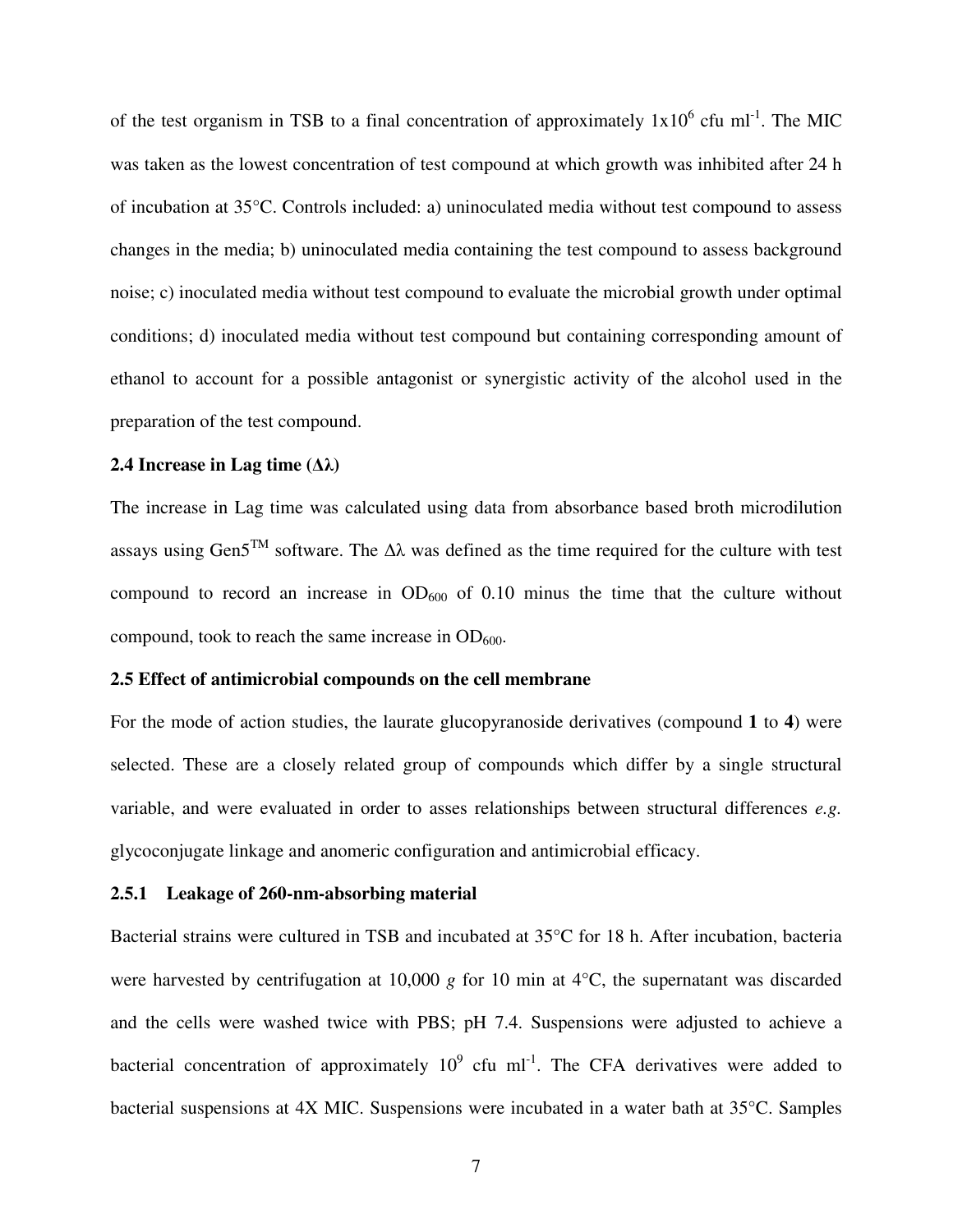of 1.5 ml were removed at time 0, and after 15, 30, 45, 60 and 120 minutes; centrifuged at 10,000 *g* for 10 minutes at 4°C. 200 µl of supernatant for each treatment was added to the wells of a 96 well plate (UV–transparent flat-bottom microplates, Costar Cat. No. 3635) and absorbance values at 260 nm were recorded using a UV spectrophotometer (Synergy HT, Bio-Tek). The following controls were included: a bacterial suspension in sterile PBS without antimicrobial agents as the negative control; a fatty acid control (inoculated PBS containing LA); a positive control: Nisin and finally a monoglyceride control: Monolaurin. Where applicable, independent readings were also taken, in the presence of antibacterial agents only, to enable corrections for background contributions.

#### **2.5.2 Modified Live/Dead BacLight assay**

The Live/Dead® BacLight viability kit from Molecular Probes, Inc. (Eugene, Oreg.) was used as described by Hilliard *et al*., (1999). In this assay, the SYTO-9 and propidium iodide stains compete for binding to the bacterial nucleic acid. SYTO-9 labels cells with both damaged and intact membranes, whereas propidium iodide penetrates only cells with damaged membranes.

A culture of *Staph. aureus* ATCC 25923 as a model organism was grown to late log phase in 30 ml of TSB. 25 ml of the bacterial culture were concentrated by centrifugation at 10,000 *g* for 10 minutes. The supernatant was removed and the pellet was washed once in filter-sterilized distilled water and resuspended to  $1/10<sup>th</sup>$  of the original volume and then diluted 1:20 into either sterile de-ionized water (for live bacteria estimation), 70% isopropyl alcohol (for dead bacteria estimation) or sterile de-ionized water containing test compounds at 4x MIC.

Different proportions of the live and dead cells were mixed to obtain cell suspensions containing five different ratios, i.e.  $100:0$ ,  $75:25$ ,  $50:50$ ,  $25:75$  and  $0:100$  (in %), of live and dead cells for a data set to provide a standard curve.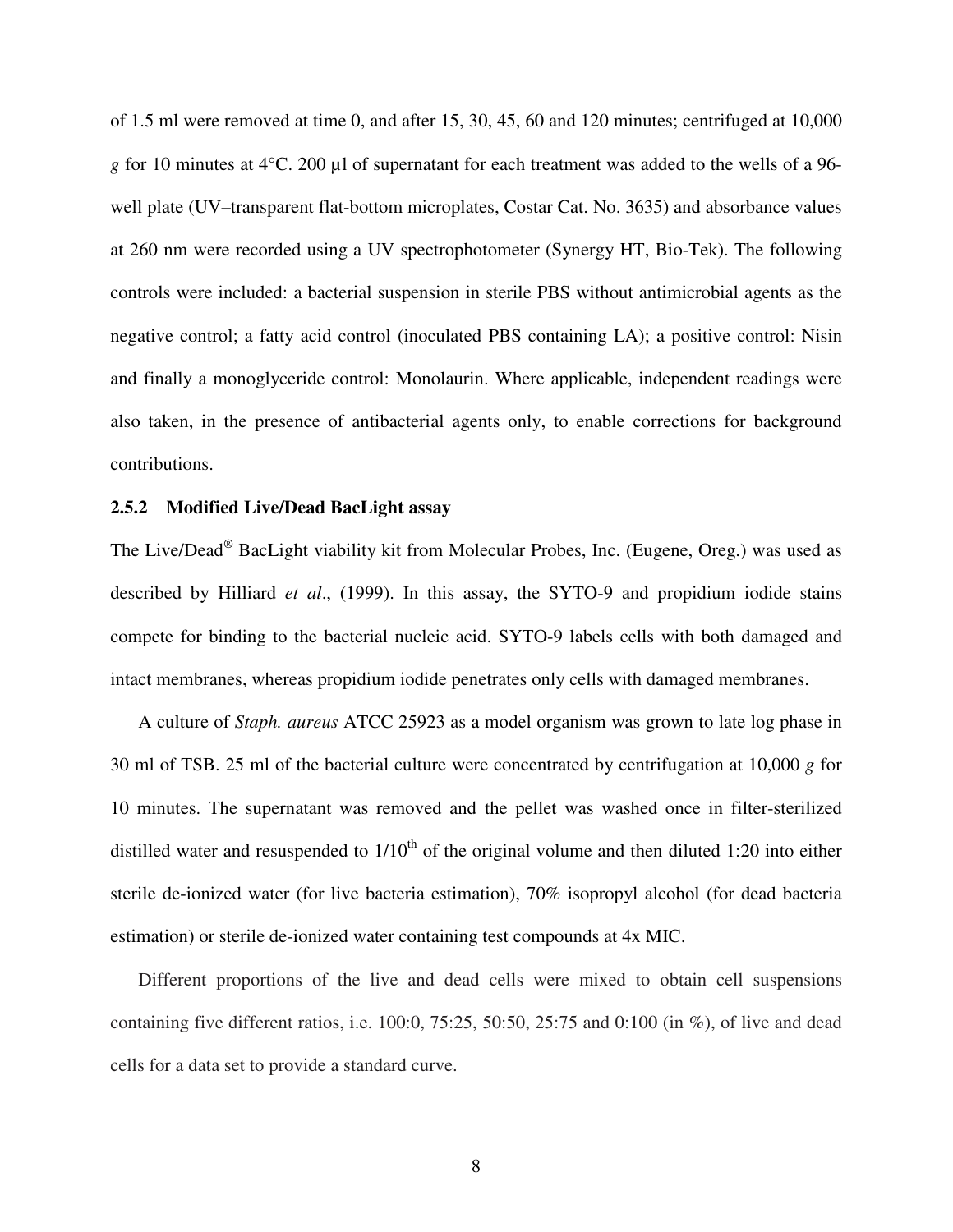Bacterial and treatment suspensions were incubated at room temperature for one hour. At the end of the incubation period, the suspensions were centrifuged at 10,000 *g* for 10 min, washed once in sterile de-ionized water, and resuspended to achieve  $2 \times 10^7$  bacteria ml<sup>-1</sup>.

A volume of 100 µl of each bacterial or treatment suspension was added in triplicate into separate wells of a 96-well microplate (Nunc, black). A 1X stain solution was prepared mixing component A (3.34 mmol  $1^1$  SYTO 9 dye) and component B (20 mmol  $1^1$  propidium iodide) in equal proportion. 100  $\mu$ l of 1X stain solution was then added to each well, and the plate was incubated in the dark for 15 min at room temperature. At the end of the incubation period, with the excitation wavelength at 485 nm, the fluorescence intensity of SYTO-9 was measured at 530 nm (emission 1; Green) for each well. With the excitation wavelength still centered at 485 nm, the fluorescence intensity of propidium iodide was measured at 630 nm (emission 2; Red) for each well of the entire plate. The Green/Red (G/R) ratio was obtained by dividing the fluorescence intensity of the stained bacterial suspensions (F cell) at emission 1 by the fluorescence intensity at emission 2.

 $G/R$  Ratio = F cell, emission  $1/F$  cell, emission 2

The Ratio G/R was plotted versus percentage of live cells in the *Staph. aureus* suspension.

#### **2.5.3 BacTiter-Glo™ assay.**

The BacTiter-Glo™ Microbial Cell Viability assay is a method for determining the number of viable bacterial cells in a culture based on quantifying the ATP present, as an indicator of metabolic activity. The luminescent signal is proportional to the amount of ATP present, which is directly proportional to the number of cells in culture.

An overnight culture of *Staph. aureus* ATCC 25923 in Mueller Hinton (MH) broth was diluted 100-fold in fresh MH broth and used as inoculum. CFA derivatives were used at a concentration of 4X MIC. Each well of a 96-well microtiter plate contained 100µl of the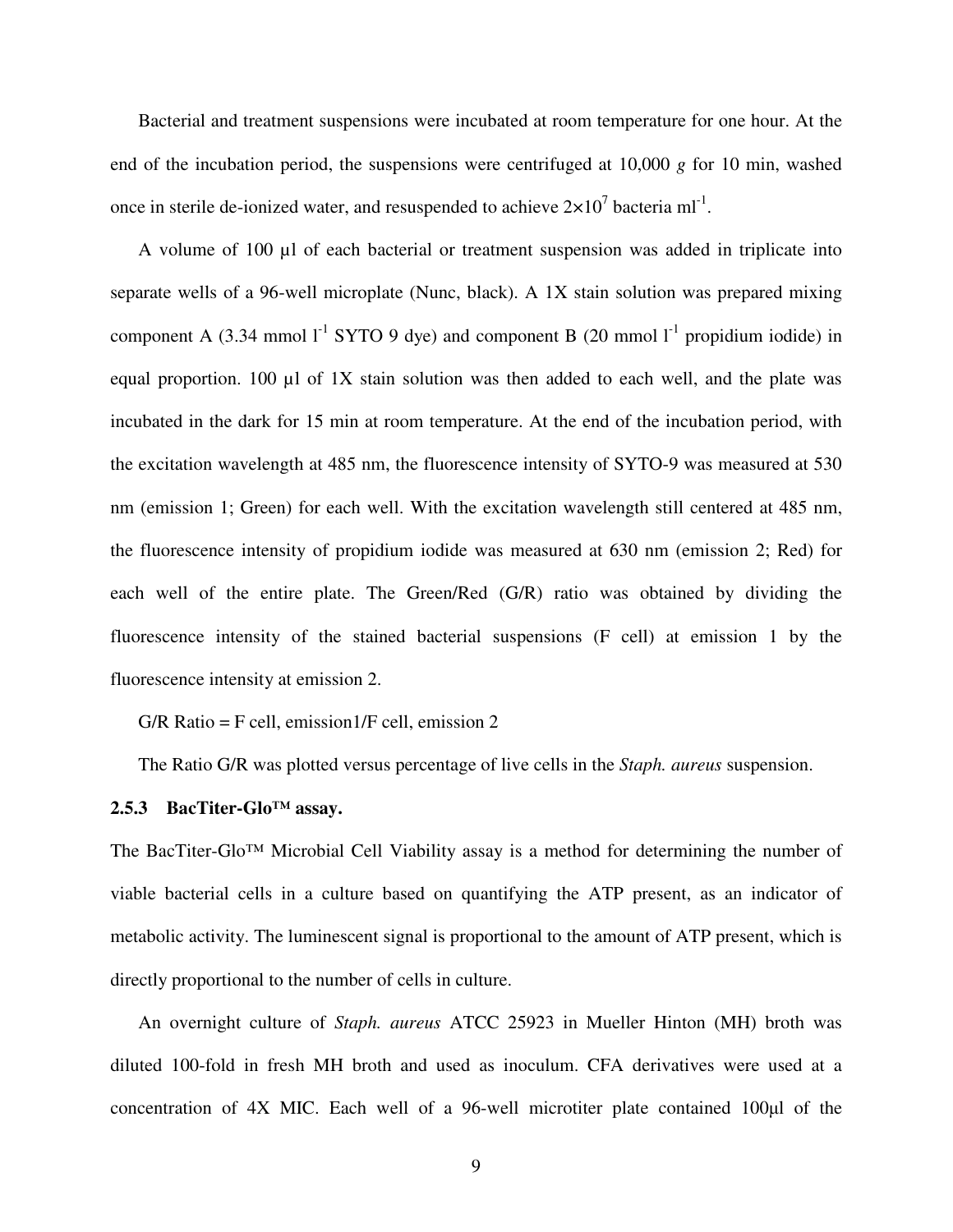inoculum and 100µl of the CFA derivatives. Control wells containing medium without cells were prepared to obtain a value for background luminescence. Cells without compound were used as an ATP positive control. The microtiter plate was incubated at 35°C for 5 hours. One hundred microliters of the culture was taken from each well, and mixed with the same volume of the BacTiter-Glo™ reagent in a white opaque-walled microtiter plate (Nunc). Plates were incubated for five minutes and luminescence was recorded in a multi-detection microplate reader (Synergy HT, Bio-Tek).

#### **2.6 Statistical analysis**

All experiments were performed in duplicate and replicated at least three times. Statistical differences between compound efficacies were determined using ANOVA followed by LSD testing at p < 0.05 level using SPSS software, Version 15.

#### **3. RESULTS**

#### **3.1 Minimum inhibitory concentration**

The MICs of the CFA derivatives for the five *S. aureus* strains tested are shown in Table 2. The concentration of ethanol in the control wells corresponding to the concentration of ethanol in the test wells had no independent inhibitory effect on bacterial growth. Caprylic acid was the least effective of all compounds tested ( $p < 0.05$ ), with MICs of 10 mmol  $1^{-1}$  or greater for all bacteria. In contrast, lauric acid had MICs eight- to 16-fold lower than those of caprylic acid. Monolaurin and monocaprylin showed greater activity ( $p<0.05$ ), with values between 0.04-0.08 mmol  $1<sup>-1</sup>$  and 2.5-5 mmol  $I<sup>-1</sup>$  respectively, than their corresponding free fatty acids (LA, CA) with values between 0.63-1.25 mmol l<sup>-1</sup> and 10-20 mmol l<sup>-1</sup>. Compounds **2** (α-glucose lauric ether), **3** (βglucose lauric ester) and  $\bf{6}$  ( $\alpha$ -mannose lauric ester) were the most active carbohydrate fatty acid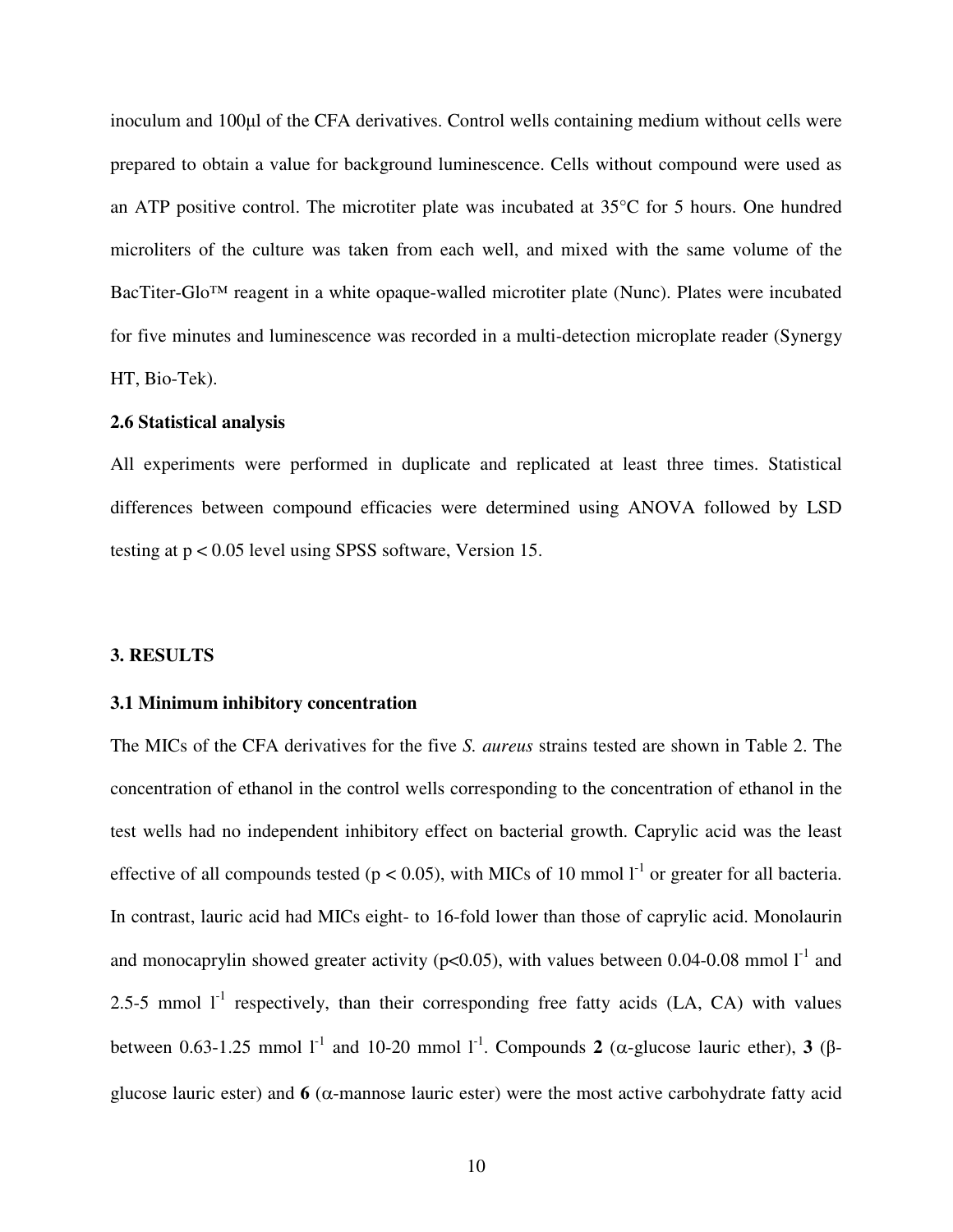derivatives with MIC values between 0.04-0.16 mmol  $I<sup>-1</sup>$ , comparable to ML (Table 2). The next in order of overall efficacy was compound **1** ( $\alpha$ -glucose lauric ester), with MICs between 0.08 mmol  $I<sup>-1</sup>$  and 1.25 mmol  $I<sup>-1</sup>$  with a difference between strains observed. The antimicrobial activity of compound **4** (β-glucose lauric ether) was significantly lower than that observed with the corresponding  $\alpha$ -glucose lauric ether (compound 2,  $p < 0.05$ ), but additionally for compound (4) in particular, strain differences were observed (Table 2). Compound **5** had an activity comparable to MC.

#### **3.2 Increase in Lag time for** *Staph. aureus*

Where appropriate, the increase in lag time was estimated for *Staph. aureus* ATCC 25923 in the presence of a range of CFA derivatives. For the concentrations at which the compounds were less effective (sub MIC concentrations), an increase in the lag time could be calculated to allow comparison between compounds and concentrations. The effect was found to be concentration and compound dependent, with a major effect at concentrations close to the MIC values (Table 3)  $(p < 0.05)$ . For example, at 2-fold sub-MIC concentrations, the fatty acids  $(LA, CA)$  and monoglycerides (ML, MC) standards, as well as compound **1** and compound **5**, showed a significant increase in lag time of approximately two to six hours compared to that of the cultures without treatment. At a 4-fold sub-MIC concentration, a relatively small increase was observed. For compound **4**, a different trend was detected, with a more gradual increase in lag time with an effect observed even at 8-fold sub-MIC concentrations (from 1.25 to 0.16 mmol  $1^{-1}$ ).

#### **3.3 Leakage of material absorbing at 260nm**

Nucleic acid and its related compounds, such as pyrimidines and purines, absorb UV light at a wavelength of 260 nm. The presence of these materials in a suspension may be used as an indicator of damage to the cell membrane. Leakage was determined using nisin as a control, a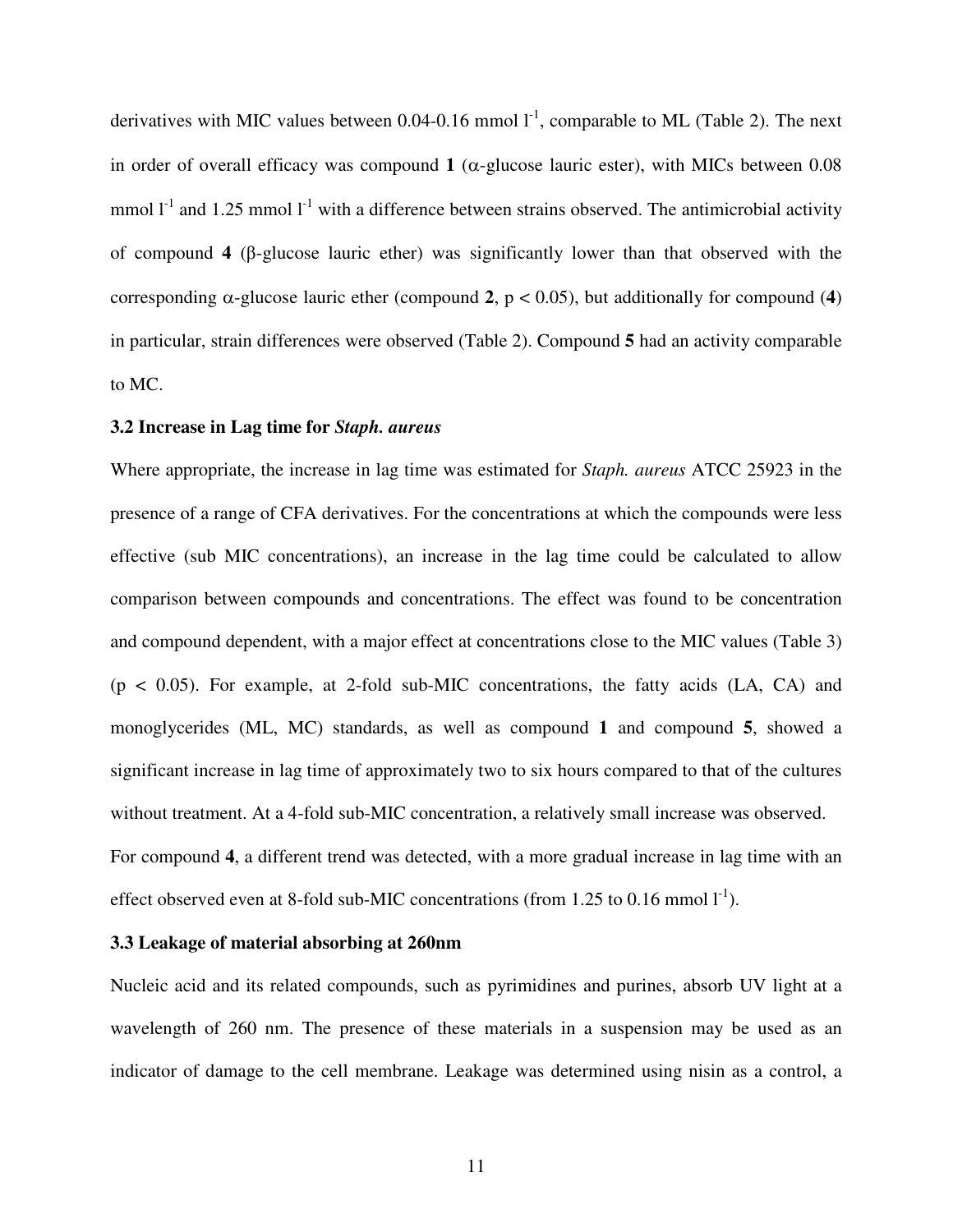compound that is known to cause membrane damage. Table 4 shows the increase of  $OD<sub>260</sub>$  for all the strains and compounds tested after 120 min of exposure. The five bacterial strains showed similar patterns in their release of material absorbing at 260 nm. The amount of UV absorbing substances released increased as the time of exposure increased, when *S. aureus* suspensions were treated with nisin, LA, ML and CFA derivatives at 4x MIC. The OD<sub>260</sub> increased rapidly at first, and the absorbance values continued to increase, but more gradually after 60 minutes. An exception was observed for compound **4**, β-glucose lauric ether, which even after 120min of exposure did not display a significant increase in OD260 nm.

#### **3.4 Live/Dead BacLight assay**

Bacterial membrane damage was further assessed by using the Live/Dead® BacLight viability assay. The fluorescence intensities of the stained bacterial suspension at 535nm (G, green) and 615nm (R, red) represent live and dead cells, respectively. The fluorescence G/R ratio, obtained by dividing the green and red intensities, were plotted against the live:dead cells ratio used for the standard curve. Results are shown in Table 5.

Exposure of staphylococcal cells to CFA derivatives (at 4x MIC for one hour) showed altered cytoplasmic membrane permeability for lauric acid and the alpha compounds. Both alpha lauric ester (compound **1**) and the alpha lauric ether (compound **2**), had a low fluorescence ratio, corresponding to 10-20% viability compared to the untreated control.

On the other hand, the beta lauric ester (compound **3**) derivative showed a higher fluorescence ratio, corresponding to retention of approximately 75% viability. The beta ether derivative (compound **4**) did not significantly affect the fluorescence ratio, which was in agreement with the observation for the leakage studies at 260nm for this compound.

#### **3.5 BacTiter Glo assay**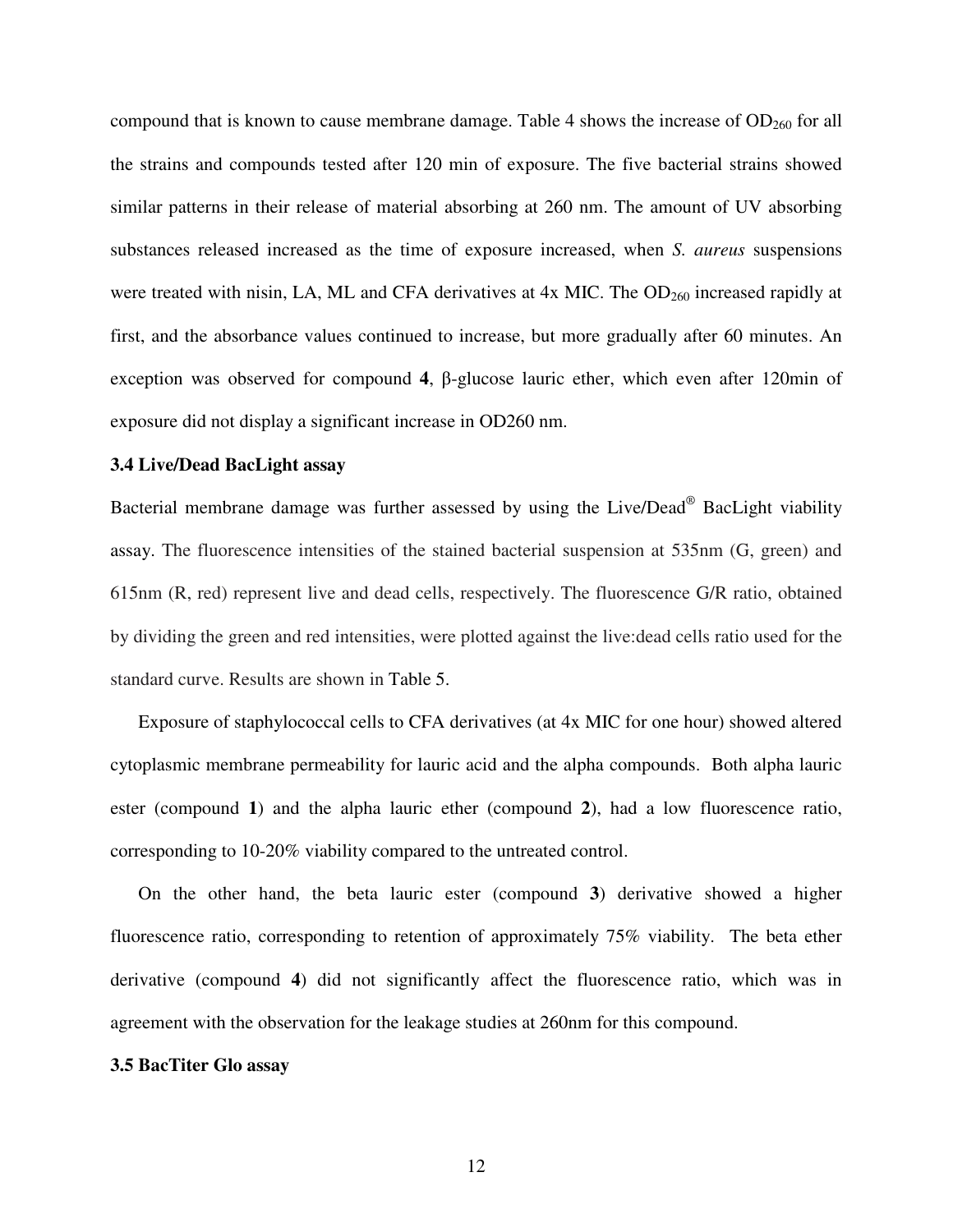The luminescence signal is proportional to the amount of ATP present, which is directly proportional to the number of metabolically active cells in the culture. The results are shown in Figure 2. The alpha lauric derivatives (compounds **1** and **2**) resulted in a noticeable decrease in ATP levels. For the lauric acid and the beta derivatives (compounds **3** and **4**), there was also a decline in ATP detected, but to a lesser extent than that observed with the alpha lauric derivatives. Again, this reinforces the importance of the anomeric configuration in antimicrobial efficacy.

#### **4. DISCUSSION**

The emergence of methicillin-resistant *Staph. aureus* (MRSA), vancomycin-resistant enterococci (VRE), and extended spectrum β-lactamase-producing Enterobacteriaceae has seriously reduced the number of empirical agents suitable for selected indications (Isturiz, 2008). Natural products, either as pure compounds or as standardized extracts, may provide opportunities for new drug leads because of the unmatched availability of chemical diversity (Cos *et al*., 2006).

Previous work in this laboratory showed that novel CFA derivatives were active against Gram positive bacteria, especially the foodborne pathogen *L. monocytogenes* (Nobmann *et al.*, 2009). Thus the present study evaluated the antimicrobial properties of pure novel carbohydrate fatty acid esters and their corresponding ether analogs, against five *Staph. aureus* strains including MRSA strains.

Ruzin and Novik, (2000) showed that monolaurin was rapidly hydrolysed ( $t_{1/2}$  of  $\sim$ 5 min) by esterases in *Staph. aureus* cultures suggesting that inhibitory activity could be due to free fatty acid liberated from monolaurin by hydrolysis. Isaacs and Lamp (2000) suggested that changing the linkage in a monoglyceride between the fatty acid and the glycerol backbone from an ester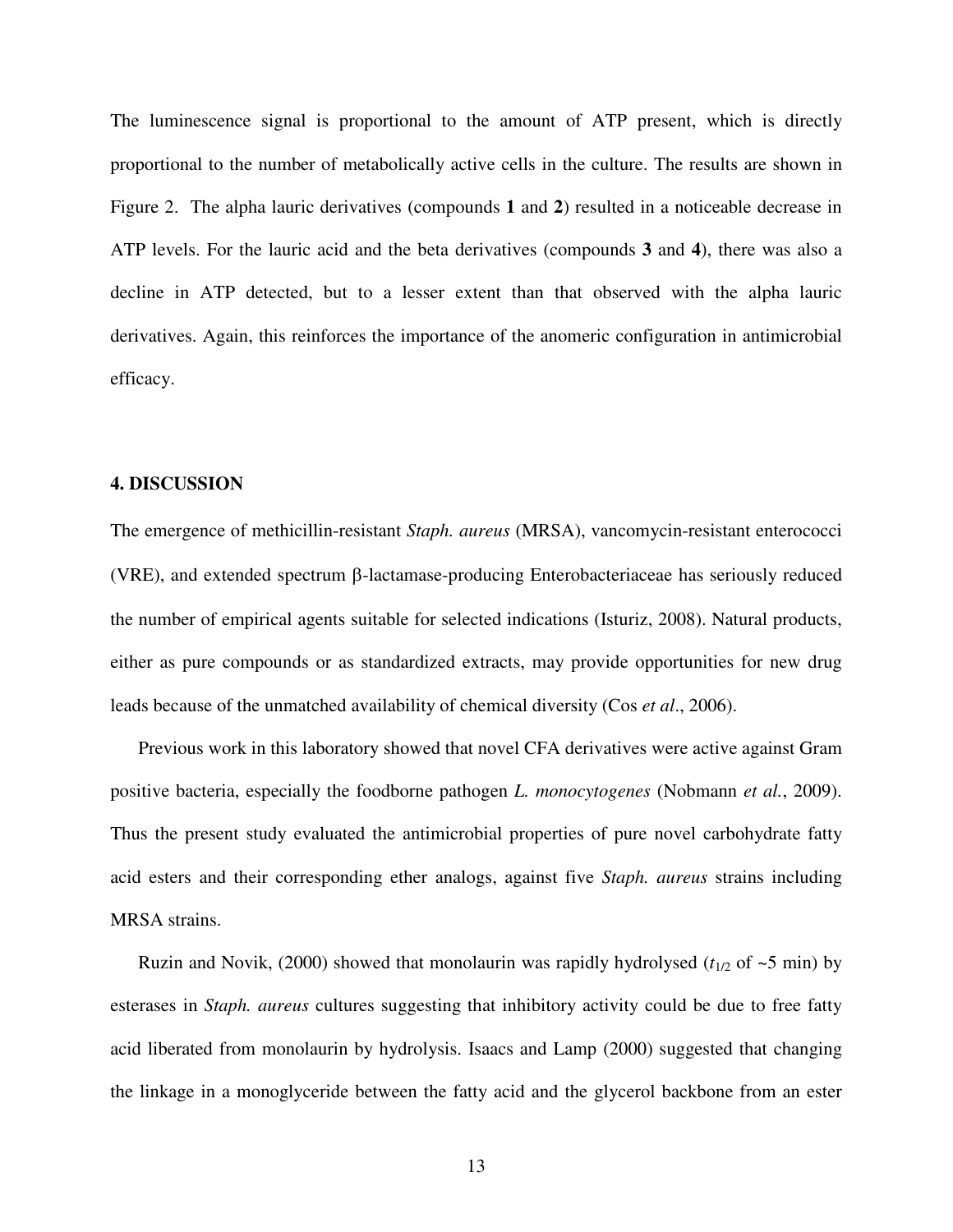bond to an ether linkage could increase the antimicrobial activity of some medium-chain monoglycerides. Here, we have examined antimicrobial activity using pure CFA derivatives whose carbohydrate moieties were effectively "locked" in either the alpha or beta configuration. These compounds also differed in the type of fatty acid carbohydrate linkage (ester and ether conjugates), and the length of fatty acid chain (lauric and caprylic acid).

The CFA derivatives showed various antimicrobial activities against a panel of Gram-positive bacteria. In the data presented here we show that there is little difference in antibacterial activity between a fatty acid derivative of alpha methyl glucoside whether the linkage is via an ester or an ether bond (compound **1** and **2**). This finding suggests that the hydrolysis of the bond between the fatty acid and the carbohydrate is not required for antimicrobial activity, as the ether linkage is not readily hydrolysed by esterases. However, an alternative explanation whereby the antimicrobial activity of the fatty acid ether derivative is due to binding at a site different to that of the ester derivative cannot be discounted. This explanation would, however, have to postulate two sites of action for these compounds, both equally bactericidal, which seems unlikely.

What is surprising is that antimicrobial activity is not sensitive to the presence or absence of the bulky carbohydrate group but is sensitive to the configuration of the anomeric carbon of the carbohydrate moiety. Despite their similarity in structure, compound  $2$  ( $\alpha$ -glucose lauric ether), was far more active against most *Staph. aureus* strains than compound **4** (β-glucose lauric ether). This observation is in agreement with Watanabe *et al*. (2000) who found that configuration of the hydroxyl group in the carbohydrate moiety markedly affected the antibacterial activity.

The study of lag time increase showed that sub-MIC concentrations of CFAs can modify bacterial growth significantly. Antimicrobial efficacy of compound **4** was considerably lower than that of the other derivatives, nevertheless, these results show that there is a significant effect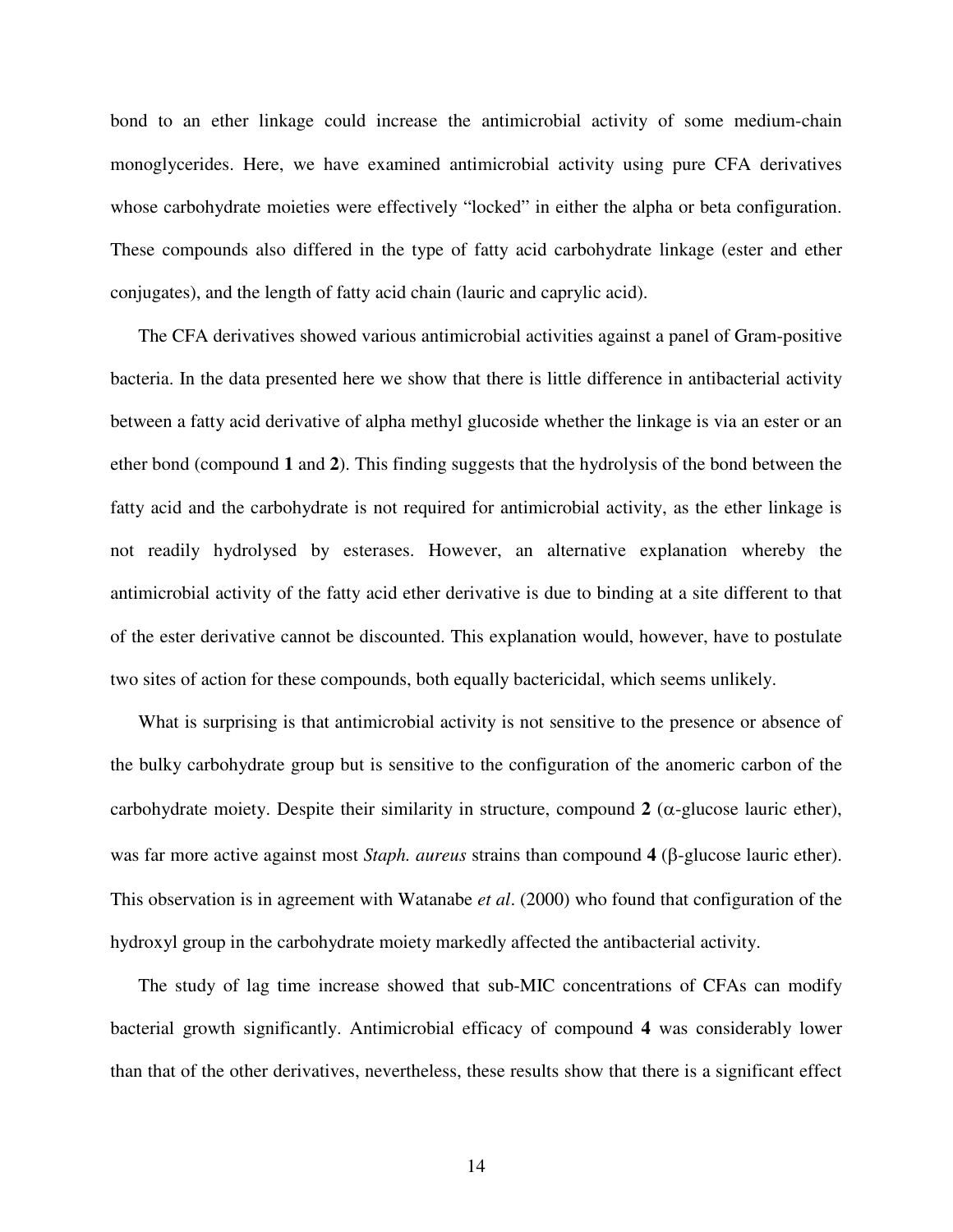of this compound on bacterial growth, even at sub-MIC concentrations. This is important in light of its potential combination with other antimicrobials for optimization of application of CFA derivatives. It is also possible that these antimicrobial agents might also work synergistically with certain antibiotics as has been previously reported by Ved *et al*., (1990), who showed that dodecylglycerol and penicillin G acted synergistically to decrease the MIC of both compounds towards Gram positive bacteria. Haynes *et al.* (1994) observed that the alkyl glycerol, ether rac-1- O-dodecylglycerol, inhibited the growth of members of two genera of yeasts, *Candida* and *Cryptococcus*, and was strongly synergistic with amphotericin B. Similarly, Rouse *et al*., (2005) demonstrated that mupirocin and monolaurin formulations were active in vitro against *Staph. aureus*. Preuss *et al*.(2005), found that Origanum oil, carvacrol, and other essential oils, combined with monolaurin killed *Staph. aureus in vitro*, and proposed that origanum and/or monolaurin, alone or combined with antibiotics, might prove useful in the prevention and treatment of severe bacterial infections.

All of the CFA derivatives studied here, except for compound **4**, had the ability to affect the cytoplasmic membrane of *Staph. aureus* as judged by the leakage of 260-nm-absorbing material assay and the BacLight Live/Dead fluorescence assay; however, derivatives with different structures had different concentration-activity profiles.

In contrast to the leakage at 260nm and the BacLight data, that indicated no membrane damage, compound **4** appreciably had an effect on bacterial growth as seen by the increase in lag time and decrease of ATP levels, suggesting that this compound could have a different mechanism of action than membrane damage. The BacLight Live/Dead fluorescence and the ATP luminescence assays focus on the viability of the microorganism, but from different perspectives, the first one assesses the permeability of the cell membrane and the second one involves the metabolic state of the cell. For example, compound **3**, which had a high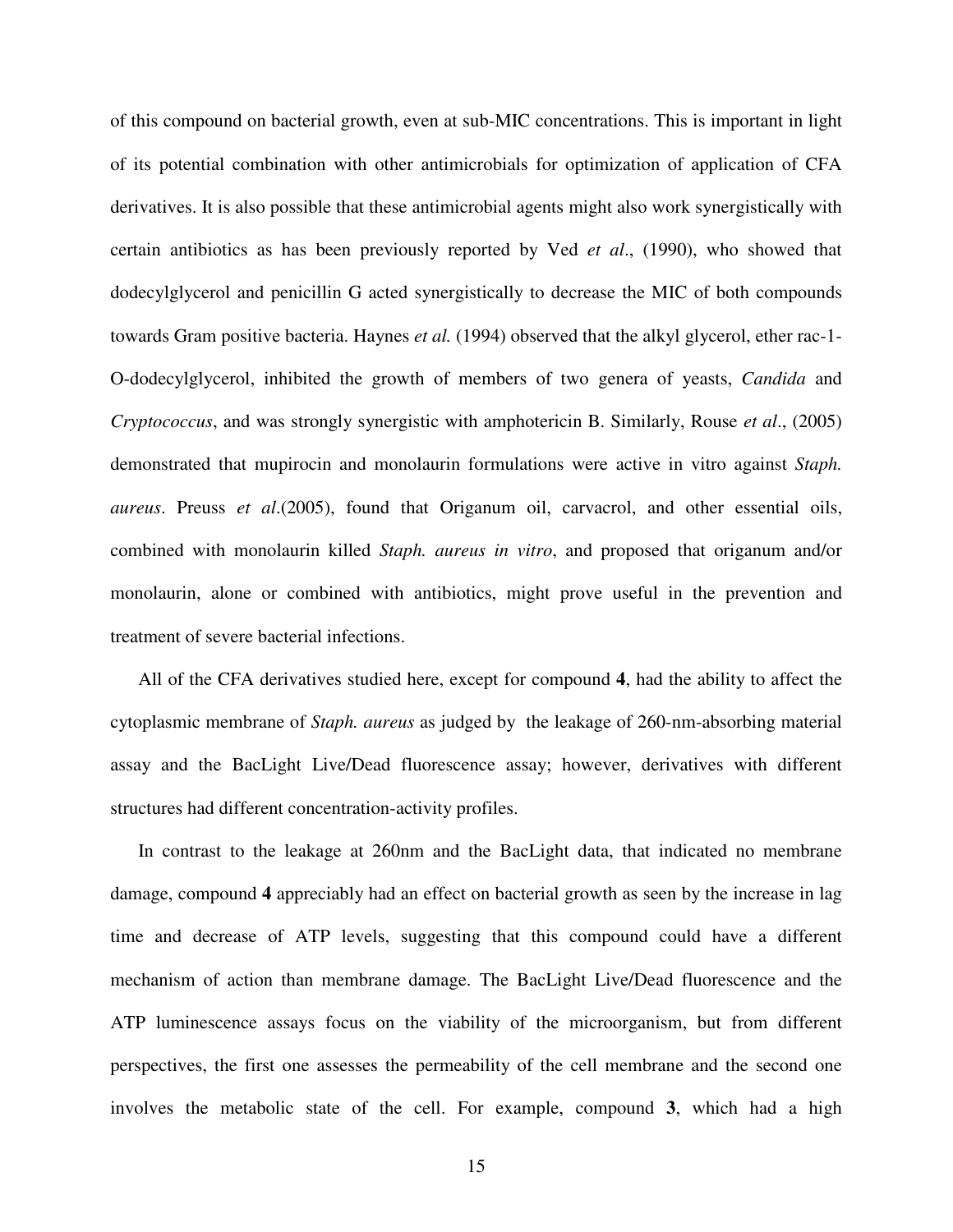antimicrobial activity, showed low ability to permeabilize the membrane according to the Live/Dead fluorescence assay, but showed a decrease in the metabolic activity according to the ATP luminescence assay. These results suggest that the CFA derivatives might have different mechanisms or sites of action that do not only involve membrane damage.

All CFA derivatives had an effect on methicillin-resistant *Staph. aureus* to an extent similar to that of the nonresistant strains, suggesting that the mechanisms of methicillin resistance did not affect the CFA derivatives efficacy.

#### **5. CONCLUSIONS**

A range of CFA derivatives were shown to have useful antimicrobial activity against *Staph. aureus* strains, with compound efficacy related to structural differences. Carbohydrate anomeric configuration and fatty acid chain length have significant effects on anti-microbial efficacy. Carbohydrate fatty acid derivatives had the ability to affect the cytoplasmic membrane of *Staph. aureus* and MRSA strains and may account for at least a component of the mode of action of these compounds. Further insight into the mechanism of action will aid in the production of CFA derivatives as possible future therapeutic antimicrobial compounds.

#### **ACKNOWLEDGMENTS**

This work was financially supported by TSR Strand I funding from the Irish Government under the National Development Plan.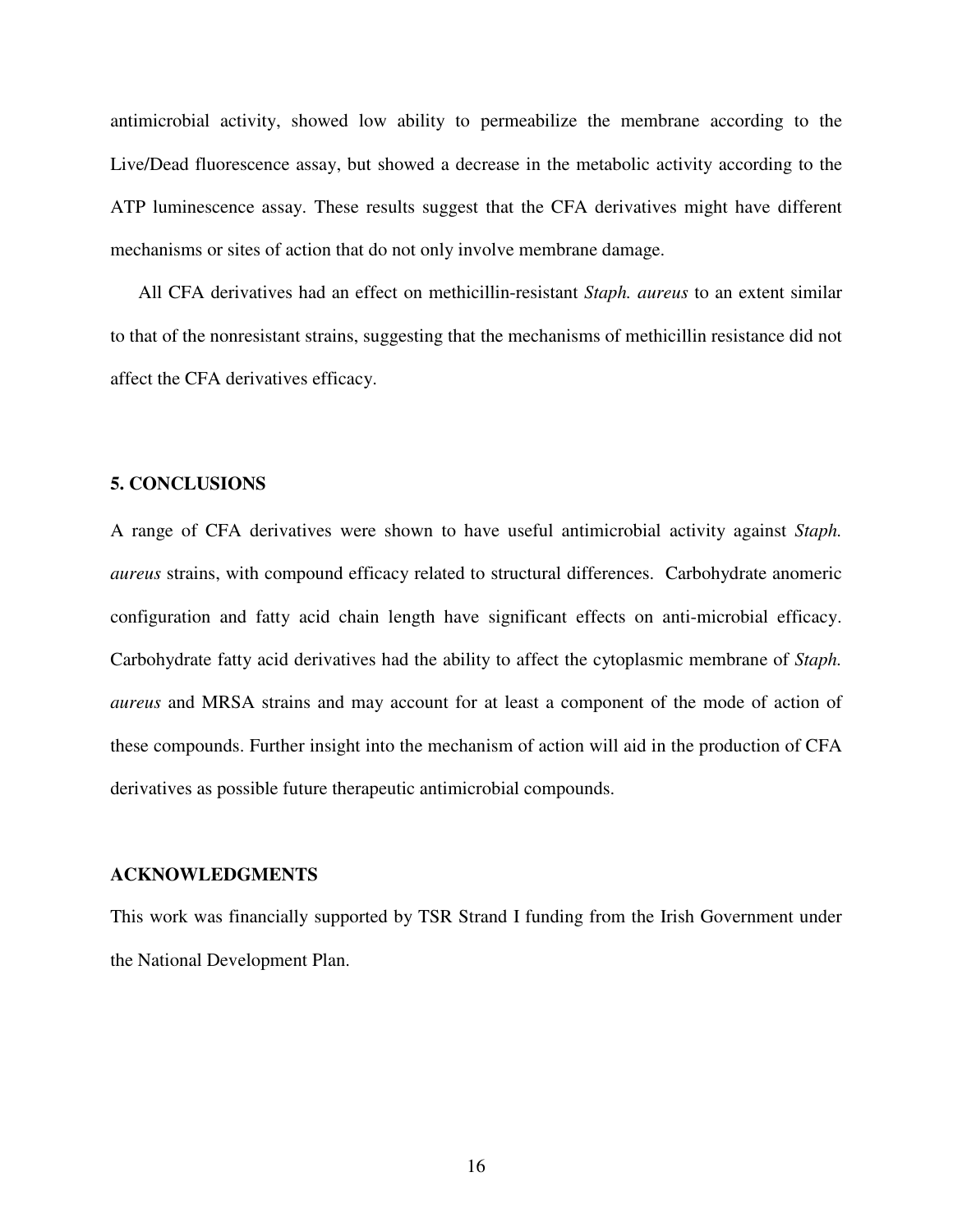#### **REFERENCES**

Bergsson, G., Arnfinnsson, J., Steingrımsson, S. and Thormar, H. (2001) Killing of Grampositive cocci by fatty acids and monoglycerides. *Act Path, Microbiol Immuno Scand* (APMIS) **109**, 670-678.

Chopra I. (2003) Antibiotic resistance in *Staphylococcus aureus*: concerns, causes and cures. *Expert Rev Anti Infect Ther.*, **1**, 45–55

Cos, P., Vlietinck, A. J., Berghe, D. V. and Maes*,* L. (2006) Anti-infective potential of natural products:How to develop a stronger in vitro 'proof-of-concept'. *J Ethnopharmacol,* **106**, 290–302

Devulapalle, K.S., Gomez de Segura, A., Ferrer, M., Alcalde, M., Mooser, G. and Plou, F.J., (2004) Effect of carbohydrate fatty acid esters on *Streptococcus sobrinus* and glucosyltransferase activity. *Carbohydr Res* **339**, 1029-1034

Ferrer, M., Soliveri, J., Ploua, F. J., Lopez-Cortes, N., Reyes-Duarte, D., Christensen, M., Copa-Patino, J. L., and Ballesteros, A. (2005) Synthesis of sugar esters in solvent mixtures by lipases from *Thermomyces lanuginosus* and *Candida antarctica* B, and their antimicrobial properties. *Enzyme Microb Technol* **36**, 391–398

Galbraith, H. and Miller, T. B. (1973) Effect of long chain fatty acids on bacterial respiration and amino acid uptake. *J. Appl. Bacteriol*. **36**: 659-675

Habulin, M.; Šabeder, S. and Knez, Z. (2008) Enzymatic synthesis of sugar fatty acid esters in organic solvent and in supercritical carbon dioxide and their antimicrobial activity. *J Supercrit. Fluids* **45** (3), 338-345

Hartman, B.J. and Tomasz, A. (1986) Expression of methicillin resistance in heterogeneous strains of *Staphylococcus aureus*. *Antimicrob Agents Chemother* **29**, 85-92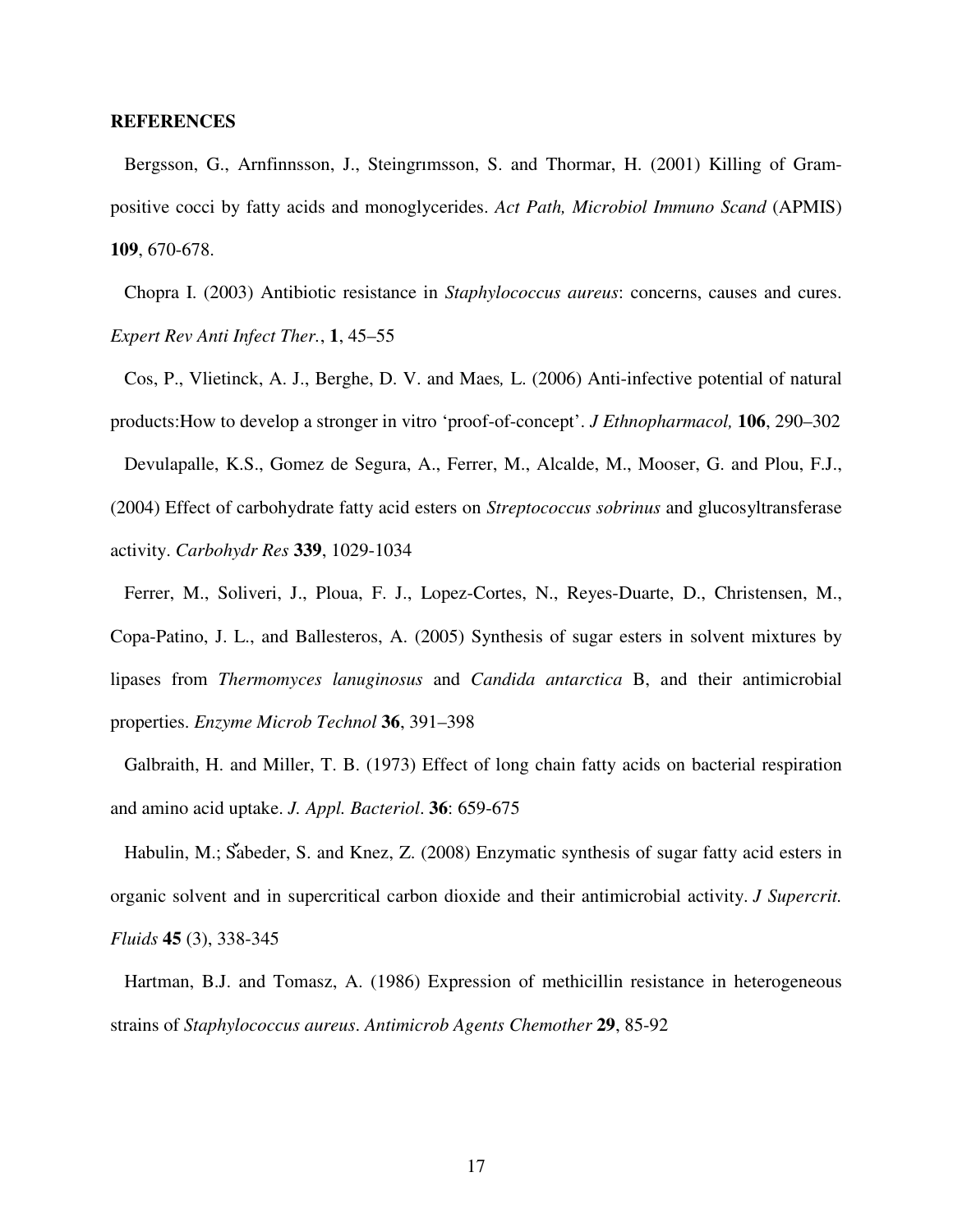Hilliard, J. J., Goldschmidt, R. M., Licata, L., Baum, Ellen Z. and Bush, K. (1999) Multiple mechanisms of action for inhibitors of histidine protein kinases from bacterial two-component systems. *Antimicrob Agents Chemother* **43**, 1693–9

Health Protection Surveillance Center (HPSC), Ireland. Annual report 2007. p95. http://www.hpsc.ie/hpsc/AboutHPSC/AnnualReports/File,3377,en.pdf

Isaacs, C.E. and Lamp, M.F. (2000) Lactolipids. In *Natural food antimicrobial systems*. A.S. Naidu, 3rd ed., p. 159-182, CRC Press, Boca Raton, FL

Isturiz, R. (2008) Global resistance trends and the potential impact on empirical therapy. *Int J Antimicrob Agents* **32**, S4, S201 S206

Kabara, J.J. (1993) Medium chain fatty acids and esters. In: *Antimicrobial in Foods*. Davidson, P.M., Branen, A.H. (Eds.), Mercel Dekker, New York, pp. 307–342

Kabara, J. J. and Marshall, D. L. (2005) Medium-chain fatty acids and esters. In *Antimicrobials in foods*. Davidson, P. M. J., Sofos, N. and Brannen, A. L. 3rd ed., p. 327-360, CRC Press, Taylor & Francis Group, Boca Raton, FL

Kitahara, T., Aoyama, Y., Hirakata, Y., Kamihira, S., Kohno, S., Ichikawa, N., Nakashima, M., Sasaki, H. and Higuchi, S. (2006) In vitro activity of lauric acid or myristylamine in combination with six antimicrobial agents against methicillin-resistant *Staphylococcus aureus* (MRSA). *Int J Antimicrob Agents* **27**, 51-57.

Kluytmans, J., van Belkum, A. and Verbrugh, H. (1997) Nasal carriage of *Staphylococcus aureus*: epidemiology, underlying mechanisms, and associated risks*. Clin. Microbiol. Rev.* **10***,*  505-520.

Monk, J. D., Beuchat, L. R. and Hathcox, A. K. (1996) Inhibitory effects of sucrose monolaurate, alone and in combination with organic acids, on *Listeria monocytogenes* and *Staphylococcus aureus*. *J Appl Bacteriol* **81**(1), 7-18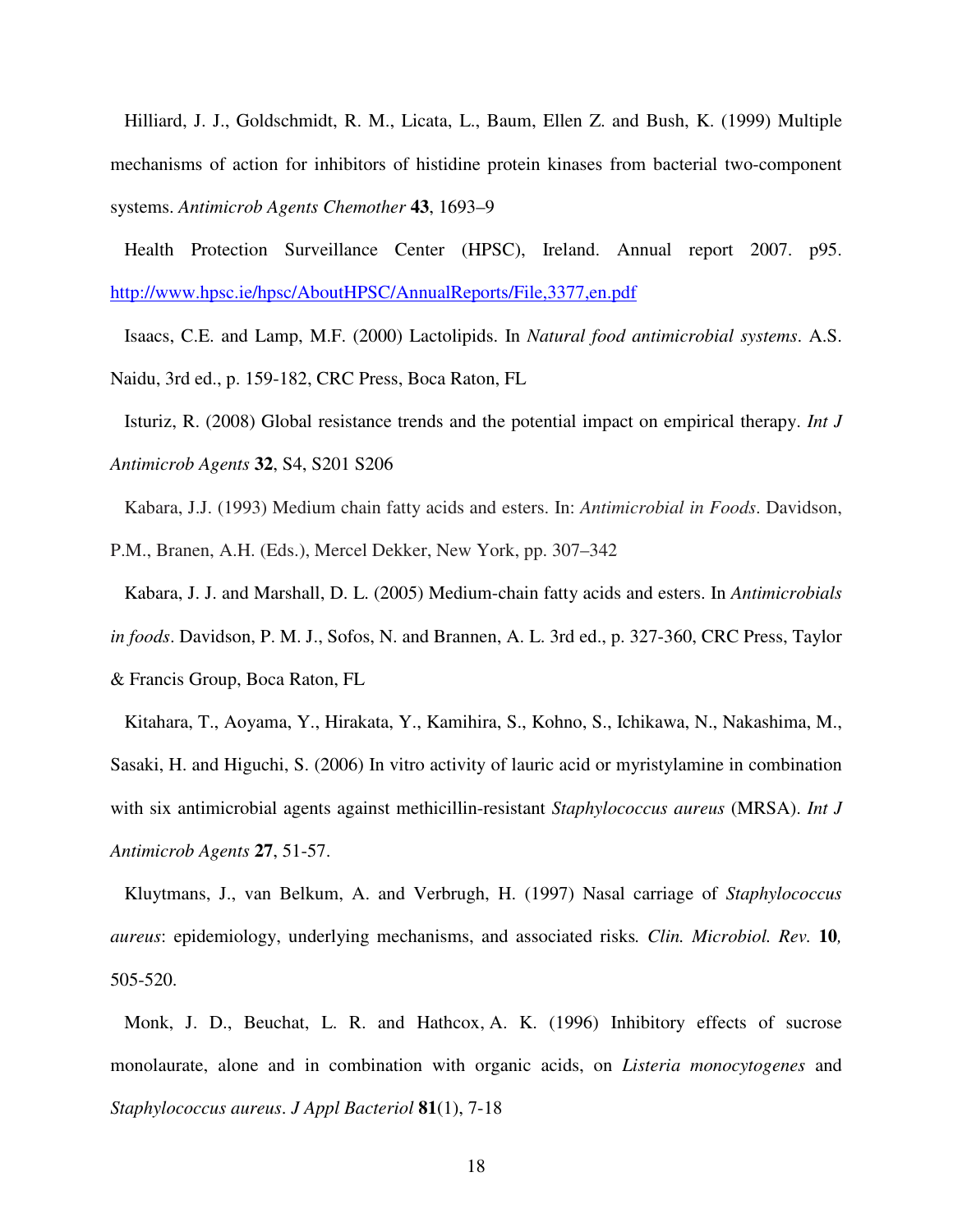Nobmann, P., Smith, A., Dunne, J., Henehan, G. and Bourke, P. (2009) The antimicrobial efficacy and structure activity relationship of novel carbohydrate fatty acid derivatives against *Listeria* spp. and food spoilage microorganisms. *Int J Food Microbiol* **128** (3), 440-445

Petti, CA and Fowler, VG Jr. (2003) *Staphylococcus aureus* bacteremia and endocarditis. *Cardiol Clin* **21**(2): 219-33

Projan, S. J., Brown-Skrobot, S., Schlievert, P. M., Vandenesch, F. and Novick, R. P. (1994) Glycerol monolaurate inhibits the production of β-lactamase, toxic shock syndrome toxin-1, and other staphylococcal exoproteins by interfering with signal transduction. *J Bacteriol* **176**, 4204- 4209

Rouse, M.S., Rotger, M., Piper, K.E., Steckelberg, J.M., Scholz, M., Andrews, J. and Patel, R. (2005) *In vitro* and *in vivo* evaluations of the activities of lauric acid monoester formulations against *Staphylococcus aureus*. *Antimicrob Agents Chemother* **49**, 3187-3191

Ruzin, A. and Novick, R. P. (1998) Glycerol monolaurate inhibits induction of vancomycin resistance in *Enterococcus faecalis*. *J. Bacteriol*. **180,** 182–185

Ruzin, A. and Novick, R.P. (2000) Equivalence of lauric acid and glycerol monolaurate as inhibitors of signal transduction in *Staphylococcus aureus*. *J Bacteriol* **182**, 2668-2671

Schlievert, P.M., Deringer, J.R., Kim, M.H., Projan, S.J. and Novick, R.P. (1992) Effect of glycerol monolaurate on bacterial growth and toxin production. *Antimicrob Agents Chemother* **36**, 626-631

Smith, A., Nobmann, P., Henehan, G., Bourke, P. and Dunne, J. (2008) Synthesis and antimicrobial evaluation of carbohydrate and polyhydroxylated non-carbohydrate fatty acid ester and ether derivatives. *Carbohydr Res* **343** (15), 2557-2566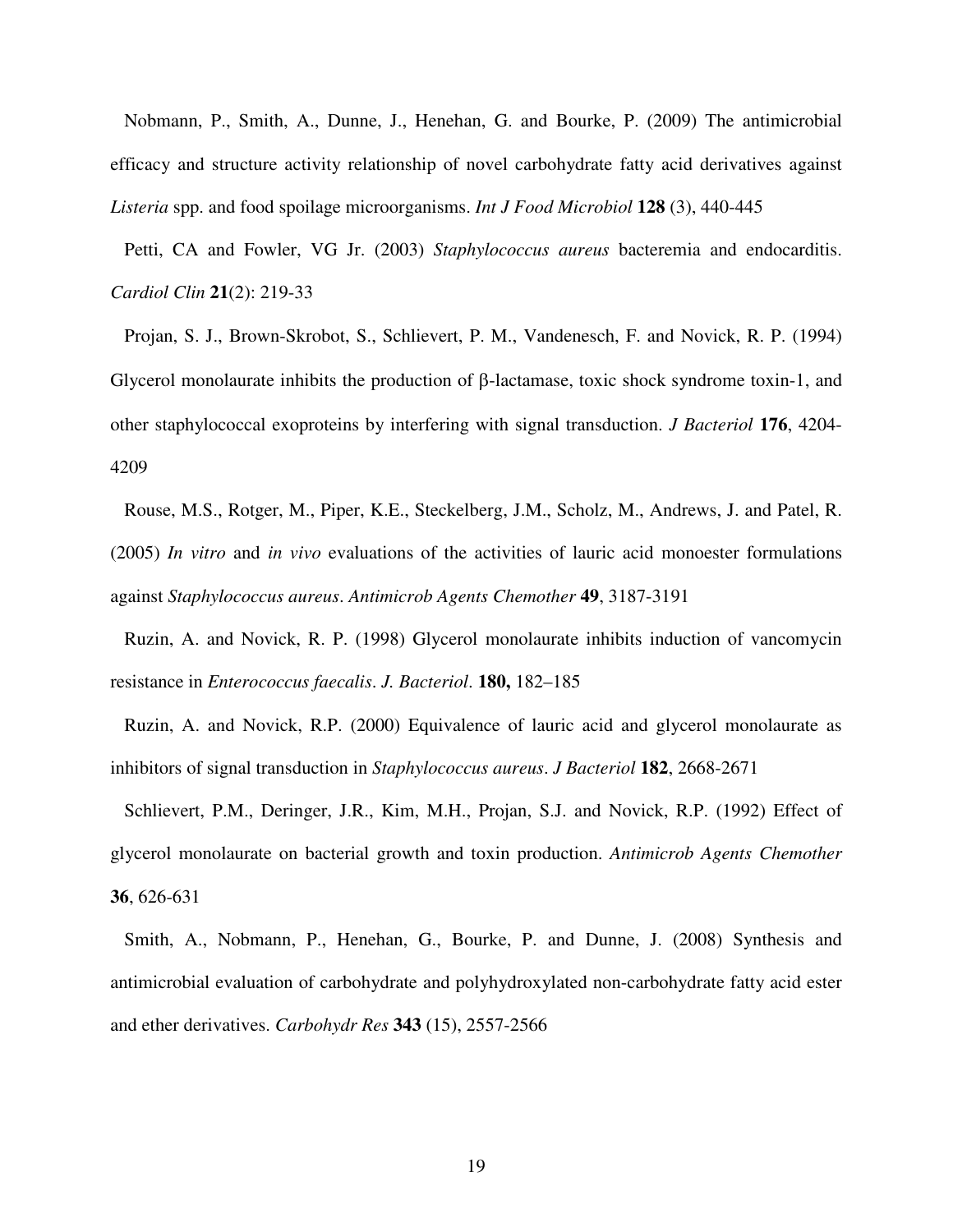Tsuchido, T., Yokosula, N. and Takano, M. (1993) Isolation and characteristics of a *Bacillus subtilis* mutant tolerant to the lytic action of sucrose esters of long-chain fatty-acids. *J Ferment Bioeng* **75,** 191–5.

Ved, H.S., Gustow, E. and Pieringer, R. A. (1990) Synergism between Penicillin G and the antimicrobial ether lipid, rac-l-Dodecylglycerol, acting below its critical micelle concentration. *Lipids*, **25** (2), 119-121.

Wang, L.L. and Johnson, E.A. (1992) Inhibition of *Listeria monocytogenes* by fatty acids and monoglycerides. *Appl Environ Microbiol* **58**, 624-629.

Watanabe, T., Katayama, S., Matsubara, M., Honda, Y. and Kuwahara, M. (2000) Antibacterial carbohydrate monoesters suppressing cell growth of *Streptococcus mutans* in the presence of sucrose. *Curr Microbiol* **41**, 210–213.

Yang, C.M., Luedecke, L.O., Swanson, B.G. and Davidson, P.M. (2003) Inhibition of microorganisms in salad dressing by sucrose and methylglucose fatty acid monoesters. *J Food Process Preserv* **27** (4), 285-298.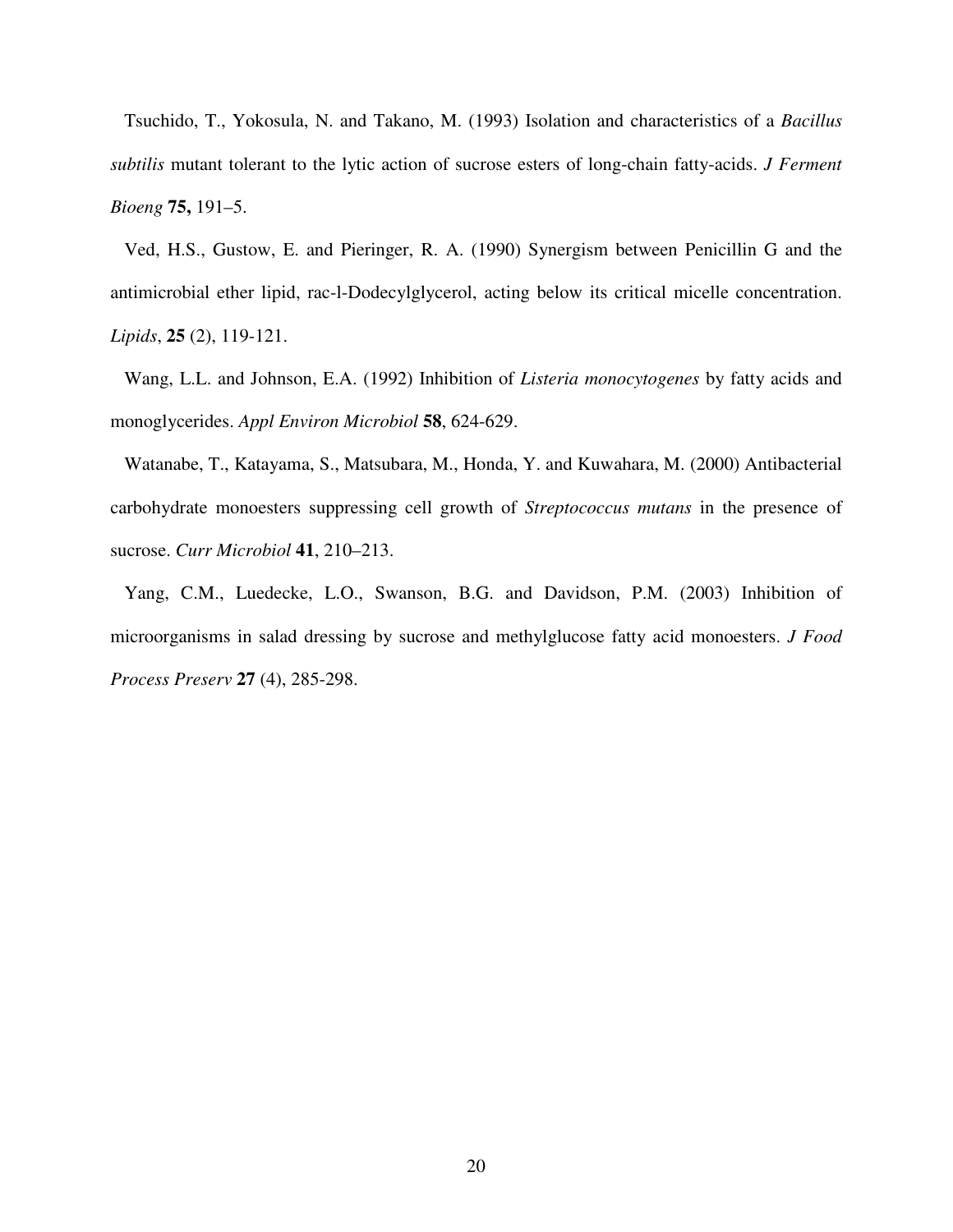| <b>Strain</b>            | <b>Reference</b>         | <b>Source / Comments</b>                                      |
|--------------------------|--------------------------|---------------------------------------------------------------|
|                          | Staph. aureus ATCC 25923 | clinical isolate                                              |
| Staph. aureus NCTC 1803  |                          | mammal, ovine gangrenous mastitis                             |
| Staph. aureus ATCC 33591 |                          | Methicillin resistant                                         |
|                          | Staph. aureus ATCC 33592 | Blood, Gentamicin- and methicillin-resistant                  |
|                          | Staph. aureus ATCC 43300 | clinical isolate, F-182, Methicillin- and oxacillin-resistant |

Table 1. *Staphylococcus aureus* strains used in this study.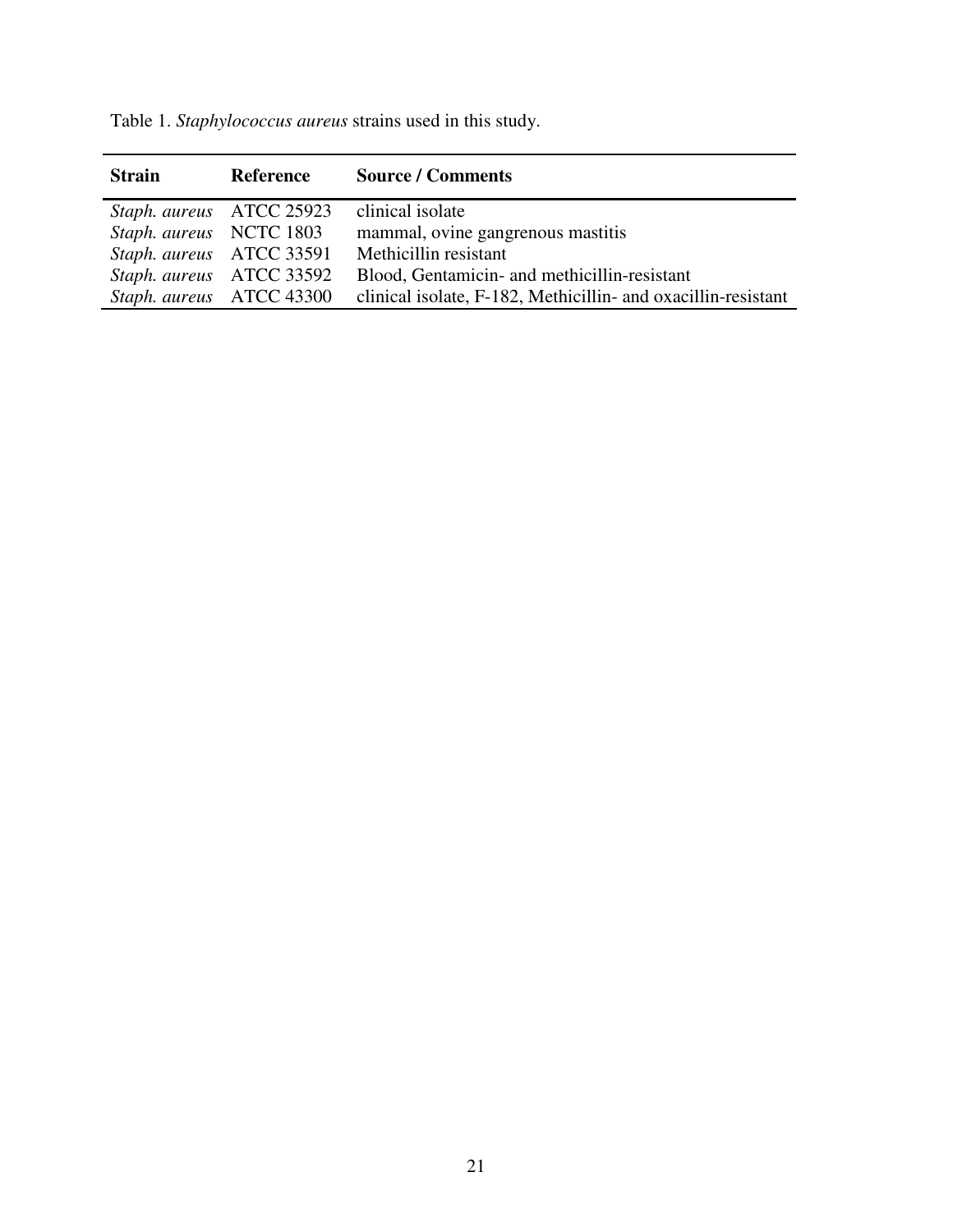|                                   | <b>Fatty acid</b> |           | Monoglyceride |           | <b>Carbohydrate fatty acid derivatives</b> |              |      |                  |      |        |
|-----------------------------------|-------------------|-----------|---------------|-----------|--------------------------------------------|--------------|------|------------------|------|--------|
| Microorganism                     | LA                | <b>CA</b> | <b>ML</b>     | <b>MC</b> |                                            | $\mathbf{2}$ | 3    | $\boldsymbol{4}$ | 5    | 6      |
| S.<br>aureus<br><b>ATCC 25923</b> | 0.63              | 10        | 0.04          | 5         | 0.31                                       | 0.04         | 0.04 | 2.5              | 2.5  | 0.04   |
| S.<br>aureus<br><b>NCTC 1803</b>  | 0.63              | 10        | 0.04          | 2.5       | 0.31                                       | 0.04         | 0.08 | 1.25             | 1.25 | (0.04) |
| S.<br>aureus<br><b>ATCC 33591</b> | 1.25              | 10        | 0.04          | 2.5       | 1.25                                       | 0.04         | 0.04 | 2.5              | 5    | 0.04   |
| S.<br>aureus<br><b>ATCC 33592</b> | 1.25              | 20        | 0.04          | 2.5       | 0.08                                       | 0.08         | 0.04 | 5                | 2.5  | 0.16   |
| S.<br>aureus<br><b>ATCC 43300</b> | 1.25              | 10        | 0.08          | 2.5       | 0.08                                       | 0.08         | 0.04 | 10               | 2.5  | 0.08   |

Table 2. Minimum Inhibitory Concentration (MIC) values of CFA derivatives and standards.

MIC was recorded as the concentration (mmol  $I^{-1}$ ) that resulted in total inhibition of all replicates after 24h at 35°C. LA: Lauric acid; CA: Caprylic acid; ML: Monolaurin; MC: Monocaprylin 1. Methyl 6-O-lauroyl-α-Dglucopyranoside; 2. Methyl 6-O-dodecanyl-α-D-glucopyranoside; 3. Methyl 6-O-lauroyl-β-D-glucopyranoside; 4. Methyl 6-O-dodecanyl-β-D-glucopyranoside; 5. Methyl 6-O-octanoyl-α-D-glucopyranoside; 6. Methyl 6-O-lauroylα-D-mannopyranoside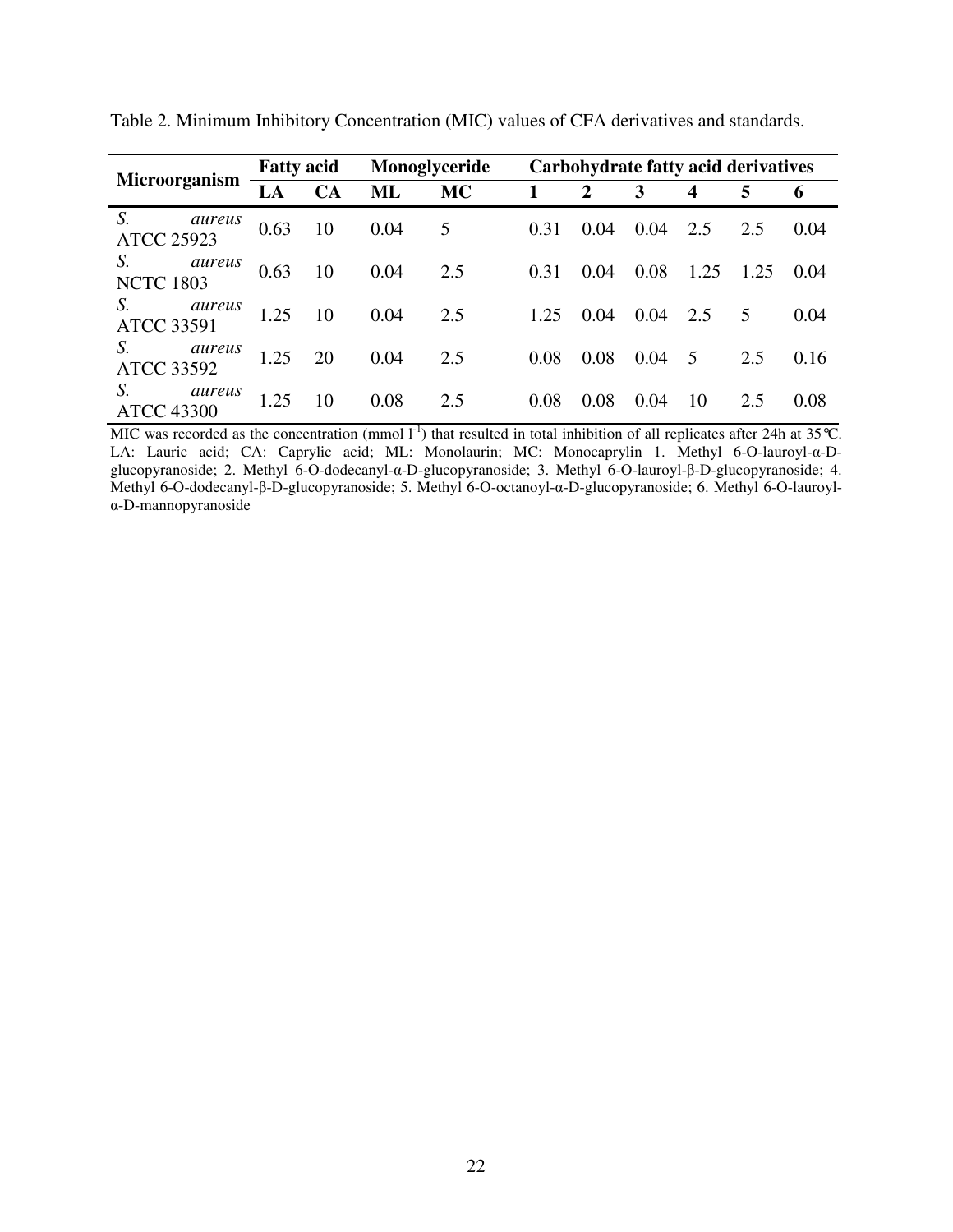| S. aureus ATCC 25923      |      |                            |                        |                           |                  |  |  |
|---------------------------|------|----------------------------|------------------------|---------------------------|------------------|--|--|
| Compound                  |      | $\Delta \lambda$           |                        | Compound                  | $\Delta \lambda$ |  |  |
| (mmol $\mathbf{I}^{-1}$ ) |      | <b>SD</b><br>(h)           |                        | (mmol $\mathbf{l}^{-1}$ ) | <b>SD</b><br>(h) |  |  |
| LA                        | 0.04 | $\overline{0.0} \pm 0.000$ | $\overline{\text{CA}}$ | 0.63                      | $0.0 \pm 0.000$  |  |  |
|                           | 0.08 | $0.0 \pm 0.000$            |                        | 1.25                      | $0.2 \pm 0.009$  |  |  |
|                           | 0.16 | $0.5 \pm 0.364$            |                        | 2.5                       | $0.6 \pm 0.221$  |  |  |
|                           | 0.31 | $4.2 \pm 0.898$            |                        | 5                         | $3.0 \pm 0.312$  |  |  |
|                           | 0.63 | N.G                        |                        | 10                        | N.G              |  |  |
| ML                        | 0.02 | $3.9 \pm 0.684$            | <b>MC</b>              | 1.25                      | $0.0 \pm 0.000$  |  |  |
|                           | 0.04 | N.G                        |                        | 2.5                       | $1.8 \pm 0.986$  |  |  |
|                           |      |                            |                        | 5                         | N.G              |  |  |
| 1                         | 0.04 | $0.0 \pm 0.000$            | 5                      | 0.63                      | $0.5 \pm 0.327$  |  |  |
|                           | 0.08 | $0.7 \pm 0.167$            |                        | 1.25                      | $1.3 \pm 0.376$  |  |  |
|                           | 0.16 | $6.1 \pm 0.595$            |                        | 2.5                       | N.G              |  |  |
|                           | 0.31 | N.G                        |                        |                           |                  |  |  |
| 4                         | 0.16 | $2.7 \pm 1.777$            |                        |                           |                  |  |  |
|                           | 0.31 | $3.9 \pm 2.865$            |                        |                           |                  |  |  |
|                           | 0.63 | $4.1 \pm 2.021$            |                        |                           |                  |  |  |
|                           | 1.25 | $6.4 \pm 1.615$            |                        |                           |                  |  |  |
|                           | 2.5  | N.G                        |                        |                           |                  |  |  |

Table 3. Increase in Lag time (∆λ) for *Staph. aureus* ATCC 25923 in the presence of standards and CFA derivatives.

Values are expressed as the difference between the treated culture and culture without compound. SD: Standard deviation. N.G.: No growth. LA: Lauric acid; CA: Caprylic acid; ML: Monolaurin; MC: Monocaprylin; 1. Methyl 6- O-lauroyl-α-D-glucopyranoside; 4. Methyl 6-O-dodecanyl-β-D-glucopyranoside; 5. Methyl 6-O-octanoyl-α-Dglucopyranoside.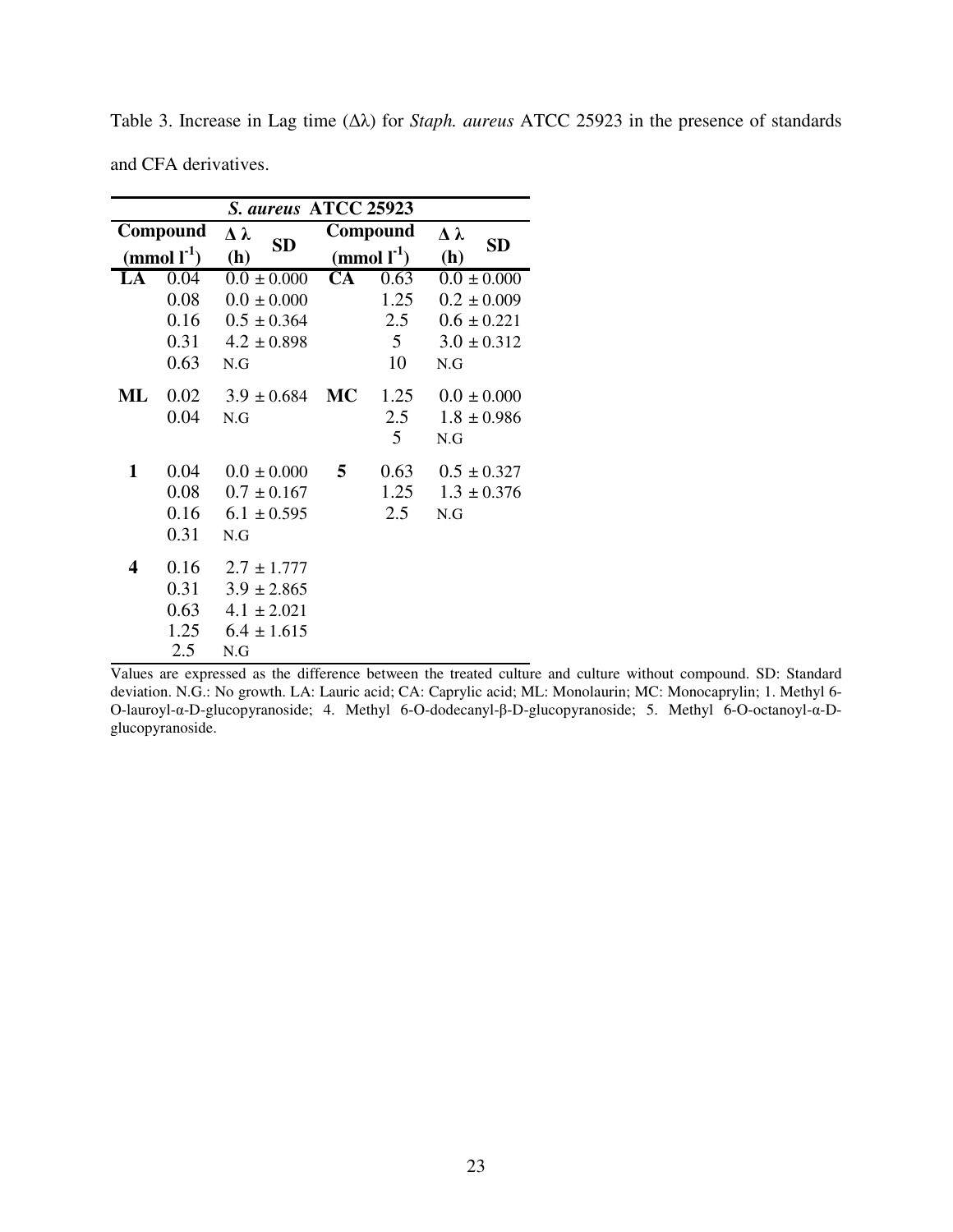|             | <b>Time</b>    | <b>Negative</b>             | <b>Positive</b>              | Free fatty acid              | Monoglyceride                | $1.010 \text{ m/s}$ or $\sigma$ , assessment $\sigma$<br>Carbohydrate fatty acid derivatives |                             |                              |                              |
|-------------|----------------|-----------------------------|------------------------------|------------------------------|------------------------------|----------------------------------------------------------------------------------------------|-----------------------------|------------------------------|------------------------------|
| Organism    | (mins)         | control                     | control (Nisin)              | (Lauric acid)                | (Monolaurin)                 | $\mathbf{1}$                                                                                 | $\boldsymbol{2}$            | $\mathbf{3}$                 | $\overline{\mathbf{4}}$      |
| S. aureus   | $\overline{0}$ | $\overline{0}$<br><b>SD</b> | ${\rm SD}$<br>$\overline{0}$ | $\overline{0}$<br>${\rm SD}$ | $\overline{0}$<br>${\rm SD}$ | <b>SD</b><br>$\overline{0}$                                                                  | $\overline{0}$<br><b>SD</b> | $\overline{0}$<br>${\rm SD}$ | $\overline{0}$<br>${\rm SD}$ |
| <b>ATCC</b> | 15             | $0.019$ $E0.006$            | 0.169<br>±0.054              | $0.120 + 0.005$              | 0.180 0.088                  | $\pm 0.021$<br>0.107                                                                         | $0.106 \pm 0.029$           | 0.149<br>±0.046              | ±0.033<br>0.037              |
| 25923       | 30             | $0.033 + 0.019$             | 0.257<br>±0.055              | $0.214 \pm 0.078$            | 0.201 0.042                  | 0.155<br>$\pm 0.021$                                                                         | $0.155$ $E0.020$            | 0.220<br>±0.082              | 0.045<br>$\pm 0.027$         |
|             | 45             | $0.050$ $E0.031$            | 0.321<br>$\pm 0.061$         | $0.264 \pm 0.038$            | 0.226 0.043                  | 0.208<br>$\pm 0.039$                                                                         | $0.189$ $E0.013$            | 0.299<br>±0.036              | $\pm 0.037$<br>0.056         |
|             | 60             | $0.098$ $E0.062$            | 0.410<br>$\pm 0.080$         | $0.255 \pm 0.024$            | 0.272 0.078                  | 0.240<br>$\pm 0.037$                                                                         | $0.234 \pm 0.033$           | 0.315<br>±0.074              | 0.062<br>$\pm 0.040$         |
|             | 120            | $0.073$ $E0.004$            | 0.396<br>$\pm 0.012$         | $0.334 \pm 0.040$            | 0.291 0.003                  | 0.415<br>$\pm 0.010$                                                                         | 0.355 $\pm 0.015$           | 0.408<br>$\pm 0.031$         | 0.088<br>$\pm 0.007$         |
| S. aureus   | $\overline{0}$ | $\overline{0}$              | $\theta$                     | $\overline{0}$               | $\overline{0}$               | $\overline{0}$                                                                               | $\overline{0}$              | $\overline{0}$               | $\overline{0}$               |
| <b>NCTC</b> | 15             | $0.008 \pm 0.009$           | 0.023<br>$\pm 0.010$         | $0.138 \pm 0.005$            | 0.144 0.006                  | 0.087<br>±0.009                                                                              | $0.058$ $E0.020$            | 0.156<br>±0.005              | 0.001<br>$\pm 0.000$         |
| 1803        | 30             | $0.029$ $E(0.012)$          | 0.077<br>$\pm 0.006$         | $0.176 \pm 0.009$            | 0.172 0.009                  | ±0.082<br>0.164                                                                              | $0.141 \pm 0.029$           | 0.204<br>$\pm 0.008$         | 0.004<br>±0.005              |
|             | 45             | $0.048 \pm 0.001$           | ±0.023<br>0.166              | $0.308 \pm 0.001$            | 0.344 0.004                  | 0.267<br>$\pm 0.016$                                                                         | $0.210 \pm 0.021$           | 0.289<br>$\pm 0.021$         | 0.018<br>$\pm 0.004$         |
|             | 60             | $0.049 + 0.002$             | 0.190<br>$\pm 0.013$         | $0.239 + 0.020$              | 0.267 0.005                  | 0.277<br>±0.009                                                                              | $0.254 \pm 0.001$           | 0.274<br>$\pm 0.002$         | 0.003<br>$\pm 0.004$         |
|             | 120            | $0.084 \pm 0.009$           | 0.256<br>$\pm 0.011$         | $0.288 \pm 0.068$            | 0.309 0.008                  | 0.323<br>±0.012                                                                              | $0.316$ $E0.019$            | 0.305<br>$\pm 0.006$         | 0.001<br>$\pm 0.000$         |
| S. aureus   | $\overline{0}$ | $\Omega$                    | $\Omega$                     | $\overline{0}$               | $\Omega$                     | $\theta$                                                                                     | $\Omega$                    | $\Omega$                     | $\overline{0}$               |
| <b>ATCC</b> | 15             | $0.007 \pm 0.004$           | 0.127<br>$\pm 0.006$         | $0.073 \pm 0.012$            | 0.125 0.039                  | 0.083<br>$\pm 0.046$                                                                         | $0.065 \pm 0.005$           | 0.110<br>$\pm 0.012$         | 0.006<br>±0.006              |
| 33591       | 30             | $0.016 \pm 0.014$           | 0.152<br>±0.036              | $0.066 \pm 0.010$            | 0.162 0.033                  | 0.138<br>$\pm 0.069$                                                                         | $0.127 \pm 0.020$           | $\pm 0.050$<br>0.155         | ±0.013<br>0.013              |
|             | 45             | $0.040 \pm 0.007$           | 0.198<br>±0.050              | $0.149 \pm 0.016$            | 0.204 0.060                  | 0.163<br>$\pm 0.072$                                                                         | $0.191 \pm 0.027$           | 0.287<br>±0.110              | 0.043<br>±0.034              |
|             | 60             | $0.047 \pm 0.046$           | 0.239<br>$\pm 0.100$         | $0.095 \pm 0.045$            | 0.311 0.114                  | 0.219<br>$\pm 0.102$                                                                         | $0.233 \pm 0.076$           | 0.315<br>$\pm 0.131$         | 0.036<br>$\pm 0.040$         |
|             | 120            | $0.033 \pm 0.003$           | 0.244<br>$\pm 0.019$         | $0.073 \pm 0.005$            | 0.439 0.007                  | $\pm 0.004$<br>0.248                                                                         | $0.206$ $E0.013$            | 0.270<br>$\pm 0.010$         | 0.015<br>$\pm 0.003$         |
| S. aureus   | $\overline{0}$ | $\overline{0}$              | $\overline{0}$               | 0                            | $\overline{0}$               | $\overline{0}$                                                                               | $\overline{0}$              | $\overline{0}$               | $\overline{0}$               |
| <b>ATCC</b> | 15             | $0.011 \pm 0.009$           | $\pm 0.013$<br>0.101         | $0.137 \pm 0.017$            | 0.178 0.055                  | 0.187<br>$\pm 0.074$                                                                         | $0.162 \pm 0.042$           | 0.266<br>$\pm 0.071$         | 0.019<br>$\pm 0.023$         |
| 33592       | 30             | $0.032 \pm 0.032$           | 0.164<br>$\pm 0.006$         | $0.180 \pm 0.051$            | 0.264 :0.021                 | 0.278<br>$\pm 0.081$                                                                         | $0.228 \pm 0.050$           | 0.315<br>$\pm 0.037$         | 0.049<br>±0.034              |
|             | 45             | $0.043 \pm 0.043$           | $\pm 0.011$<br>0.206         | $0.134 \pm 0.014$            | 0.275 0.001                  | 0.342<br>$\pm 0.013$                                                                         | $0.266$ $E0.004$            | 0.372<br>$\pm 0.008$         | 0.002<br>$\pm 0.012$         |
|             | 60             | $0.043 \pm 0.043$           | 0.249<br>$\pm 0.006$         | $0.201 \pm 0.028$            | 0.290 0.017                  | $\pm 0.078$<br>0.344                                                                         | $0.303 \pm 0.044$           | 0.419<br>$\pm 0.015$         | 0.015<br>±0.038              |
|             | 120            | $0.096$ $E0.096$            | 0.352<br>±0.127              | $0.237 + 0.008$              | 0.314 0.038                  | 0.399<br>±0.070                                                                              | 0.352 $\pm 0.053$           | 0.473<br>$\pm 0.069$         | $\pm 0.022$<br>0.013         |
| S. aureus   | $\overline{0}$ | $\overline{0}$              | $\overline{0}$               | $\overline{0}$               | $\overline{0}$               | $\overline{0}$                                                                               | $\Omega$                    | $\overline{0}$               | $\overline{0}$               |
| <b>ATCC</b> | 15             | $0.010 \pm 0.007$           | 0.109<br>±0.005              | $0.135 \pm 0.002$            | 0.352 0.006                  | 0.180<br>$\pm 0.083$                                                                         | $0.138 \pm 0.068$           | 0.160<br>$\pm 0.057$         | $\pm 0.048$<br>0.056         |
| 43300       | 30             | $0.031 \pm 0.019$           | 0.180<br>$\pm 0.011$         | $0.167 \pm 0.003$            | 0.488 0.009                  | 0.323<br>±0.114                                                                              | $0.265 \pm 0.092$           | 0.314<br>$\pm 0.085$         | 0.047<br>$\pm 0.037$         |
|             | 45             | $0.030 \pm 0.003$           | 0.242<br>$\pm 0.020$         | $0.225 \pm 0.012$            | N.D                          | 0.336<br>$\pm 0.004$                                                                         | $0.255 \pm 0.009$           | 0.336<br>$\pm 0.002$         | 0.020<br>$\pm 0.006$         |
|             | 60             | $0.029 \pm 0.006$           | 0.248<br>$\pm 0.043$         | $0.236 \pm 0.006$            | 0.528 0.002                  | 0.422<br>±0.096                                                                              | $0.343 \pm 0.045$           | 0.411<br>±0.068              | ±0.035<br>0.042              |
|             | 120            | $0.050 \pm 0.031$           | $0.289$ $\pm 0.130$          | $0.416 \pm 0.044$            | 0.542 0.009                  | 0.507<br>$\pm 0.036$                                                                         | $0.415 \pm 0.027$           | $\pm 0.036$<br>0.494         | 0.039<br>$\pm 0.040$         |

Table 4. Effects of CFAs at 4x MIC on membrane integrity in *S. aureus* strains measured by release of UV absorbing components at 260 nm.

 1. Methyl 6-O-lauroyl-α-D-glucopyranoside; 2. Methyl 6-O-dodecanyl-α-D-glucopyranoside; 3. Methyl 6-O-lauroyl-β-D-glucopyranoside; 4. Methyl 6-O-dodecanyl-β-Dglucopyranoside; 6. Methyl 6-O-lauroyl-α-D-mannopyranoside. N.D: not determined, SD: Standard Deviation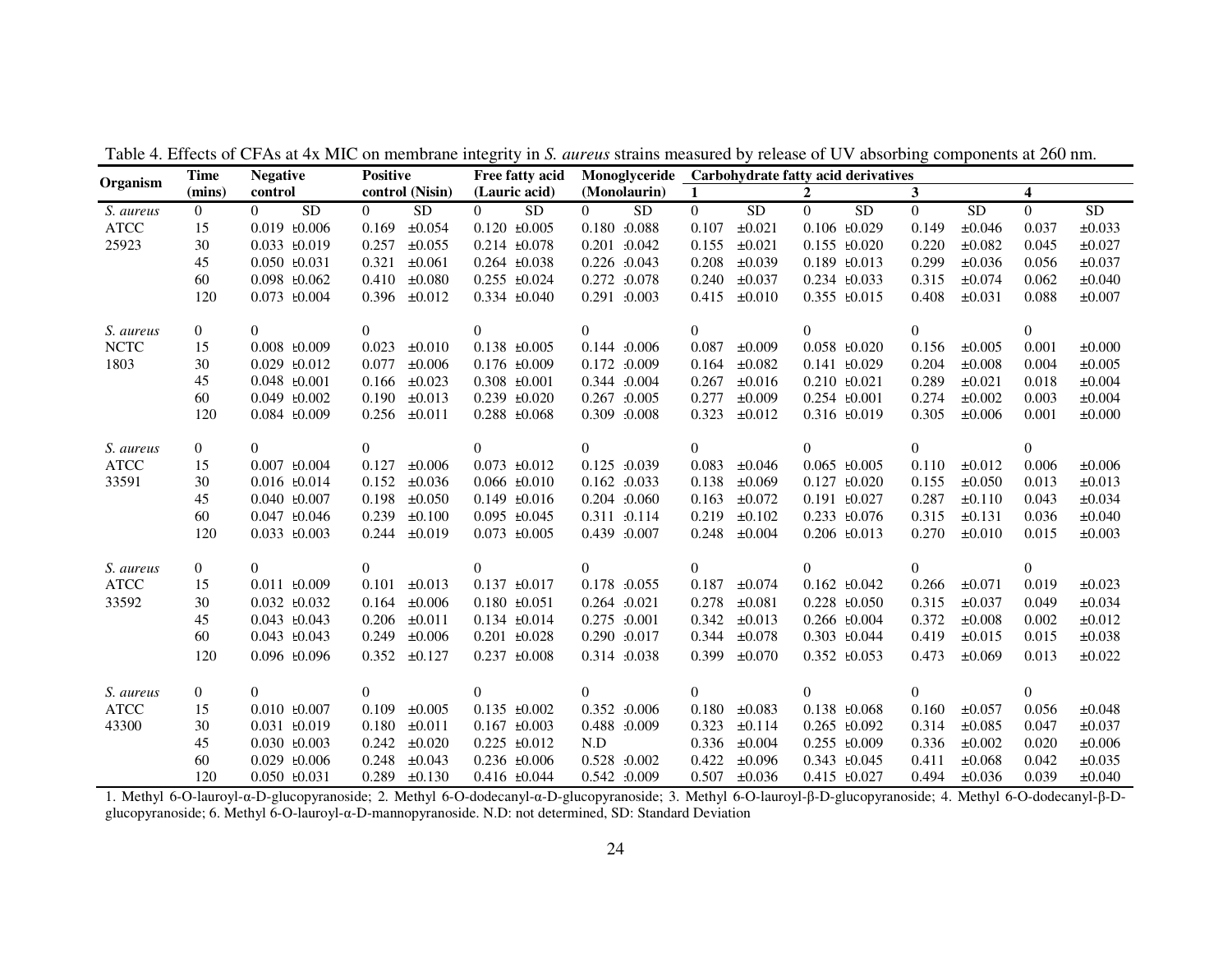Table 5. Effect of CFA derivatives at 4x MIC on membrane integrity in *Staph. aureus* ATCC 25923 measured by the BacLight assay.

| <b>Antimicrobial compounds</b> | Live $\%$ | SD.        |  |
|--------------------------------|-----------|------------|--|
| None (non treated culture)     | 100       |            |  |
| Nisin (positive control)       | 8.36      | $\pm 3.00$ |  |
| Lauric acid                    | 8.39      | ± 1.66     |  |
| Alpha lauric ester $(1)$       | 17.38     | ± 5.41     |  |
| Alpha lauric ether $(2)$       | 16.34     | ± 3.13     |  |
| Beta lauric ester (3)          | 76.05     | ± 13.62    |  |
| Beta lauric ether (4)          | 147.85    | ± 48.93    |  |

Values are expressed as percentage of those obtained with control cultures not exposed to the antimicrobial compounds. SD: Standard deviation. 1. Methyl 6-O-lauroyl-α-D-glucopyranoside; 2. Methyl 6-O-dodecanyl-α-Dglucopyranoside; 3. Methyl 6-O-lauroyl-β-D-glucopyranoside; 4. Methyl 6-O-dodecanyl-β-D-glucopyranoside.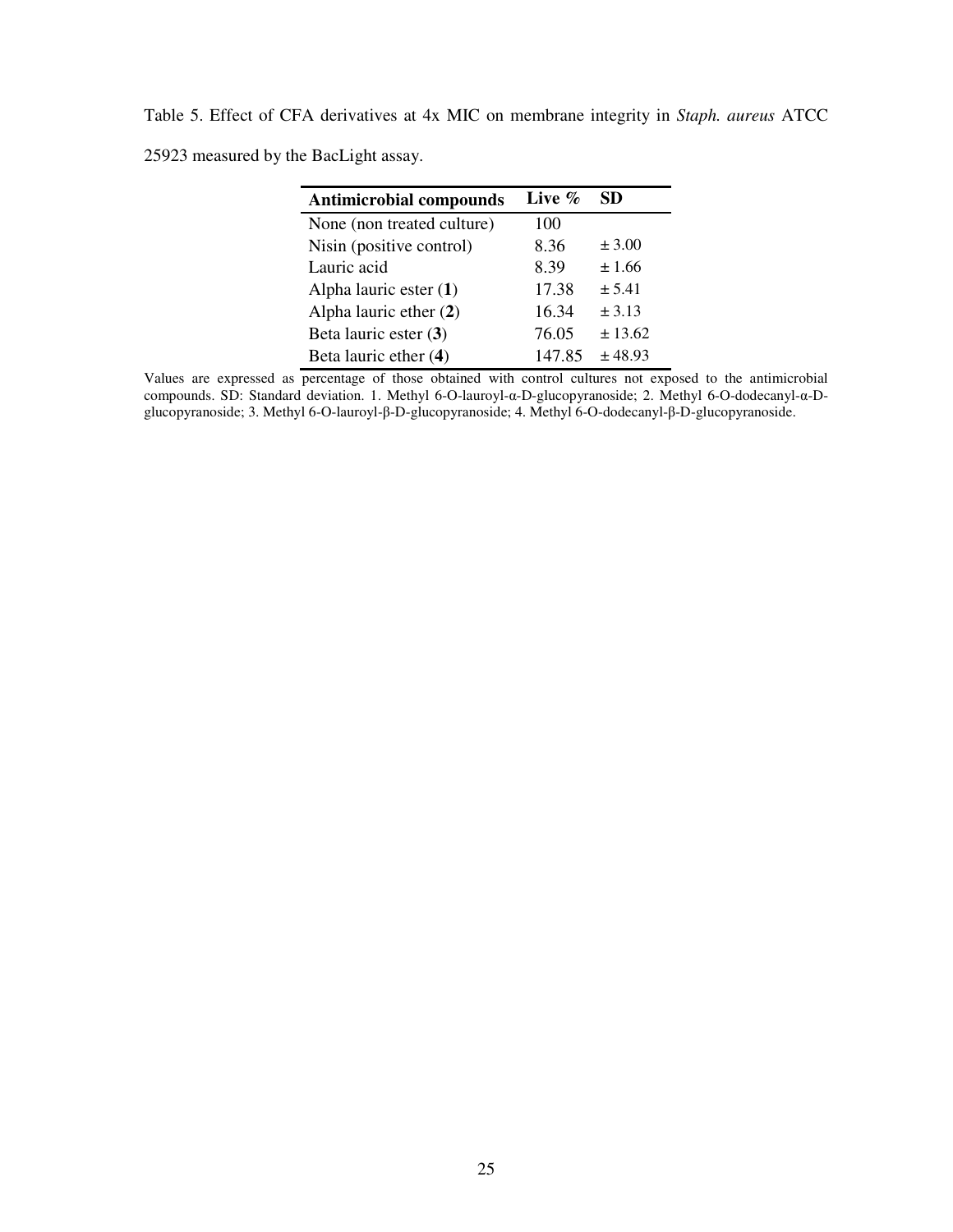

Figure 1. Structures of the novel carbohydrate fatty acid derivatives investigated for antimicrobial activity.